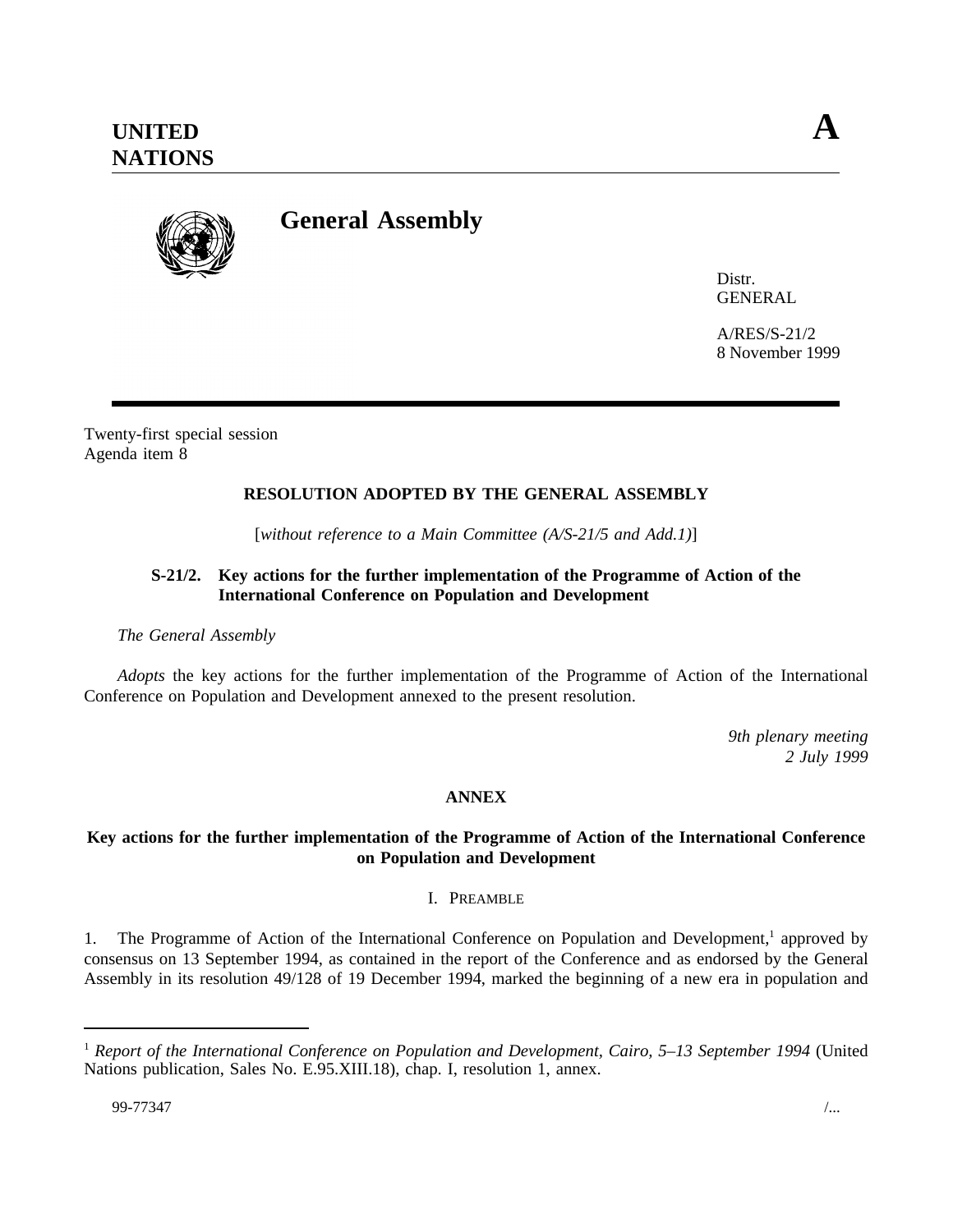development. The objective of the landmark agreement reached at the Conference was to raise the quality of life and the well-being of human beings and to promote human development by recognizing the interrelationships between population and development policies and programmes aiming to achieve poverty eradication, sustained economic growth in the context of sustainable development, education, especially for girls, gender equity and equality, infant, child and maternal mortality reduction, the provision of universal access to reproductive health services, including family planning and sexual health, sustainable patterns of consumption and production, food security, human resources development and the guarantee of all human rights, including the right to development as a universal and inalienable right and an integral part of fundamental human rights.

2. The Programme of Action acknowledges that the goal of the empowerment and autonomy of women and the improvement of their political, social, economic and health status is a highly important end in itself and is essential for the achievement of sustainable development. Greater investments in health and education services for all people, in particular women, to enable the full and equal participation of women in civil, cultural, economic, political and social life are essential to achieving the objectives of the Programme of Action.

3. The Programme of Action emphasizes that everyone has the right to education, which shall be directed to the full development of human resources, and human dignity and potential, with particular attention to women and the girl child, and therefore everyone should be provided with the education necessary to meet basic human needs and to exercise human rights. It calls for the elimination of all practices that discriminate against women, and affirms that advancing gender equality and equity and the empowerment of women, the elimination of all kinds of violence against women and ensuring women's ability to control their own fertility are cornerstones of population and development-related programmes. It affirms that the human rights of women and the girl child are an inalienable, integral and indivisible part of universal human rights. It further affirms that reproductive rights embrace certain human rights that are already recognized in national laws, international human rights documents, and other consensus documents. These rights rest on the recognition of the basic right of all couples and individuals to decide freely and responsibly the number, spacing and timing of their children and to have the information and means to do so, and the right to attain the highest standard of sexual and reproductive health. It also includes their right to make decisions concerning reproduction free of discrimination, coercion and violence, as expressed in human rights documents. In the exercise of this right, they should take into account the needs of their living and future children and their responsibilities towards the community. The promotion of the responsible exercise of those rights for all people should be the fundamental basis for government- and community-supported policies and programmes in the area of reproductive health, including family planning.

4. The International Conference on Population and Development and its implementation must be seen as being closely related to the outcome of and coordinated follow-up to the other major United Nations conferences held in the 1990s. Progress in the implementation of the Programme of Action should be supportive of and consistent with the integrated follow-up to all major United Nations conferences and summits.

5. The implementation of the recommendations contained in the Programme of Action and those contained in the present document is the sovereign right of each country, consistent with national laws and development priorities, with full respect for the various religious and ethical values and cultural backgrounds of its people, and in conformity with universally recognized international human rights.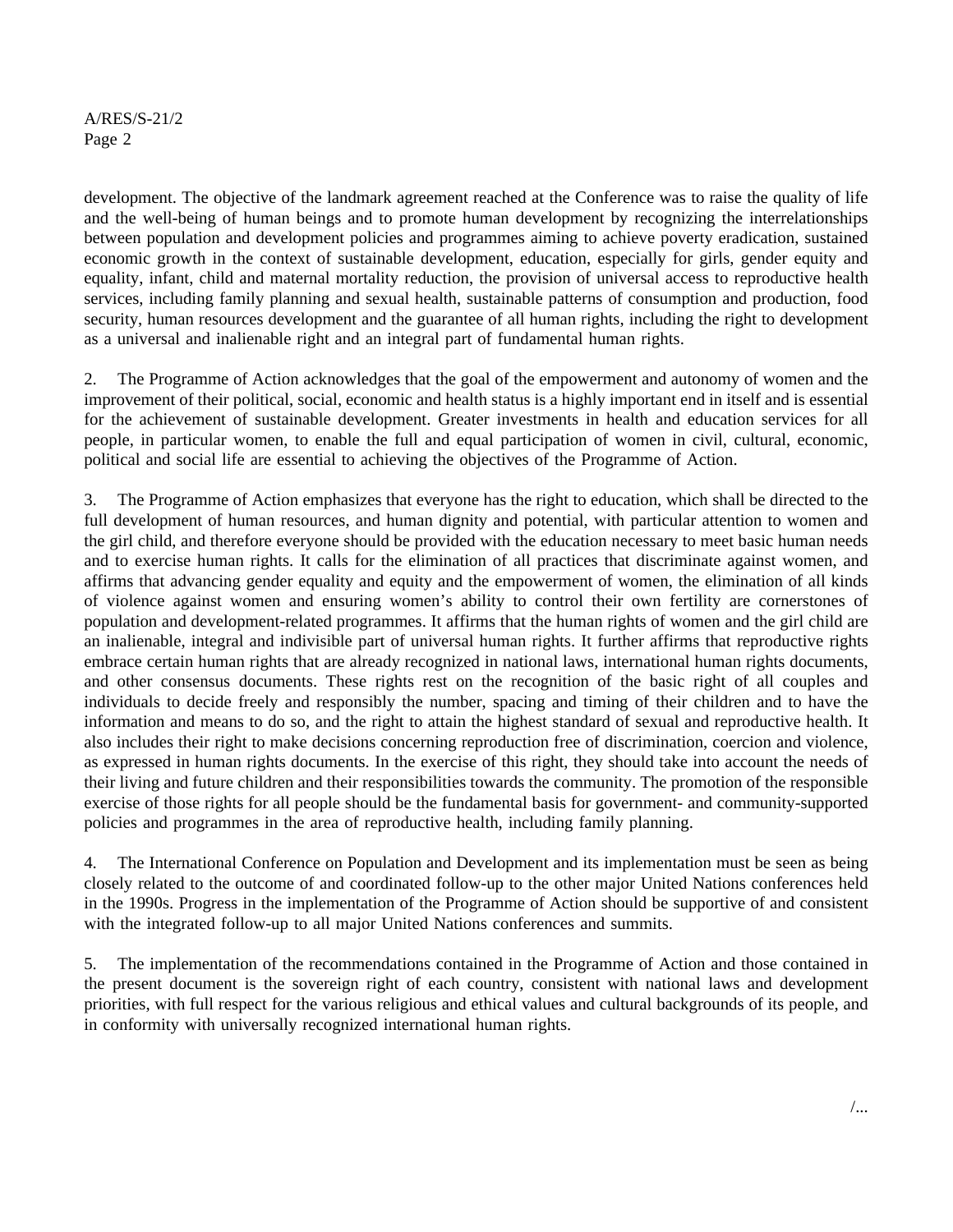6. The Programme of Action recommended a set of interdependent quantitative goals and objectives. These included universal access to primary education, with special attention to closing the gender gap in primary and secondary school education, wherever it exists; universal access to primary health care; universal access to a full range of comprehensive reproductive health-care services, including family planning, as set out in paragraph 7.6 of the Programme of Action; reductions in infant, child and maternal morbidity and mortality; and increased life expectancy. The Programme of Action also proposed a set of qualitative goals that are mutually supportive and of critical importance to achieving the quantitative goals and objectives.

7. The Programme of Action articulates a comprehensive approach to issues of population and development, identifying a range of demographic and social goals to be achieved over a 20-year period. While the Programme of Action does not quantify goals for population growth, structure and distribution, it reflects the view that an early stabilization of world population would make a crucial contribution to realizing the overarching objective of sustainable development.

8. According to the United Nations estimates and projections, the world's population will exceed 6 billion for the first time in 1999, of which nearly 80 per cent will be living in developing countries. Depending on the quality and the magnitude of the actions taken over the next five to ten years in the areas of population policy and reproductive health, including the provision of family planning services, world population will total somewhere between 6.9 billion and 7.4 billion in 2015. The majority of the world's countries are converging in a pattern of low birth and death rates, but since these countries are proceeding at different speeds, the emerging picture is that of a world facing increasingly diverse demographic situations. The world's reproductive age population continues to grow at a slightly higher rate than the world's population as a whole, reflecting the large number of young people entering their childbearing years. The Programme of Action rightly emphasizes the need to integrate population concerns fully into development strategies and planning, taking into account the interrelationship of population issues with the goals of poverty eradication, food security, adequate shelter, employment and basic social services for all, with the objective of improving the quality of life of present and future generations through appropriate population and development policies and programmes.

9. The five-year review of progress shows that the implementation of the recommendations of the Programme of Action has shown positive results. Many countries have taken steps to integrate population concerns into their development strategies. Mortality in most countries has continued to fall in the five years since the adoption of the Programme of Action. The Conference's broad-based definition of reproductive health is being accepted by an increasing number of countries and steps are being taken to provide comprehensive services in many countries, with increasing emphasis being given to quality of care. The rising use of family planning methods indicates that there is greater accessibility to family planning and that more and more couples and individuals are able to choose the number and spacing of their children. Many countries, both countries of origin and countries of destination, have taken important steps, including, *inter alia*, at the regional level, aimed at better managing international migration flows through bilateral and multinational agreements. In addition, many civil society organizations are contributing to the formulation and implementation of policies, programmes and projects on their own or in partnerships with governmental and intergovernmental organizations as well as the private sector.

10. However, for some countries and regions, progress has been limited and, in some cases, setbacks have occurred. Women and the girl child continue to face discrimination. The human immunodeficiency virus/acquired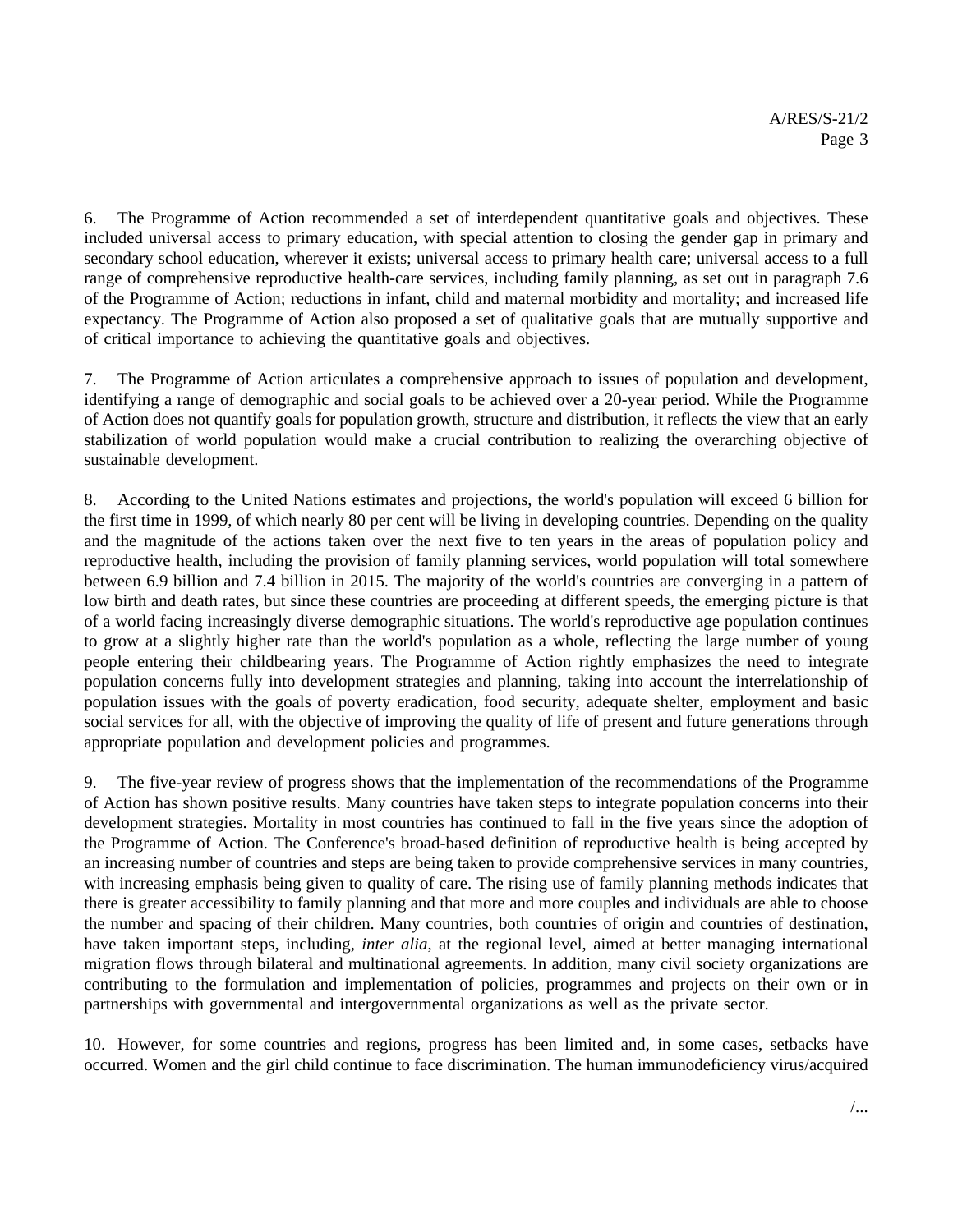immunodeficiency syndrome (HIV/AIDS) pandemic has led to rises in mortality in many countries, in particular in sub-Saharan Africa. Mortality and morbidity among adults and children from infectious, parasitic and waterborne diseases, such as tuberculosis, malaria and schistosomiasis, continue to take their toll. Maternal mortality and morbidity remain unacceptably high. Adolescents remain particularly vulnerable to reproductive and sexual risks. Millions of couples and individuals still lack access to reproductive health information and services. An increase in adult mortality, especially among men, is a matter of special concern for countries with economies in transition and some developing countries. The impact of the financial crises in countries of Asia and elsewhere, as well as the long-term and large-scale environmental problems in Central Asia and other regions, is affecting the health and well-being of individuals and limiting progress in implementing the Programme of Action. Despite the goal of the Programme of Action of reducing pressures leading to refugee movements and displaced persons, the plight of refugees and displaced persons remains unacceptable.

11. Achieving the goals and objectives of the Programme of Action will require sufficient domestic and external resources, committed government action and effective, transparent partnerships. In order to implement further the Programme of Action, a number of financial, institutional and human-resource constraints must be overcome. Implementing the key actions of the present document and addressing the full range of recommendations of the Programme of Action will require greater political commitment, development of national capacity, increased international assistance and increased domestic resources. Effective priority-setting, within each national context, is an equally critical factor for the successful implementation of the Programme of Action.

12. In implementing and taking forward the Programme of Action, an integrated approach should be adopted towards policy design, development planning, service delivery, research and monitoring to utilize scarce resources for greater added value and to promote intersectoral coordination.

13. The present document draws on the results and findings of intergovernmental reviews under the auspices of the United Nations, including the annual and quinquennial review and appraisal by the Commission on Population and Development and meetings and reports of the United Nations regional commissions regarding progress made and constraints faced in the implementation of the Programme of Action.

14. In recommending the key actions contained in the present document, Governments affirm their renewed and sustained commitment to the principles, goals and objectives of the Programme of Action. Governments and civil society at the national level, in partnership with the international community, should join in efforts to ensure that the goals and objectives of the International Conference on Population and Development are accomplished as soon as possible, with special attention to those that should be met within the twenty-year time-frame of the Programme of Action.

# II. POPULATION AND DEVELOPMENT CONCERNS

# A. *Population, economic development and the environment*

# 15. Governments should:

(*a*) Intensify efforts to equip planners and decision makers with a better understanding of the relationships among population, poverty, gender inequity and inequality, health, education, the environment, financial and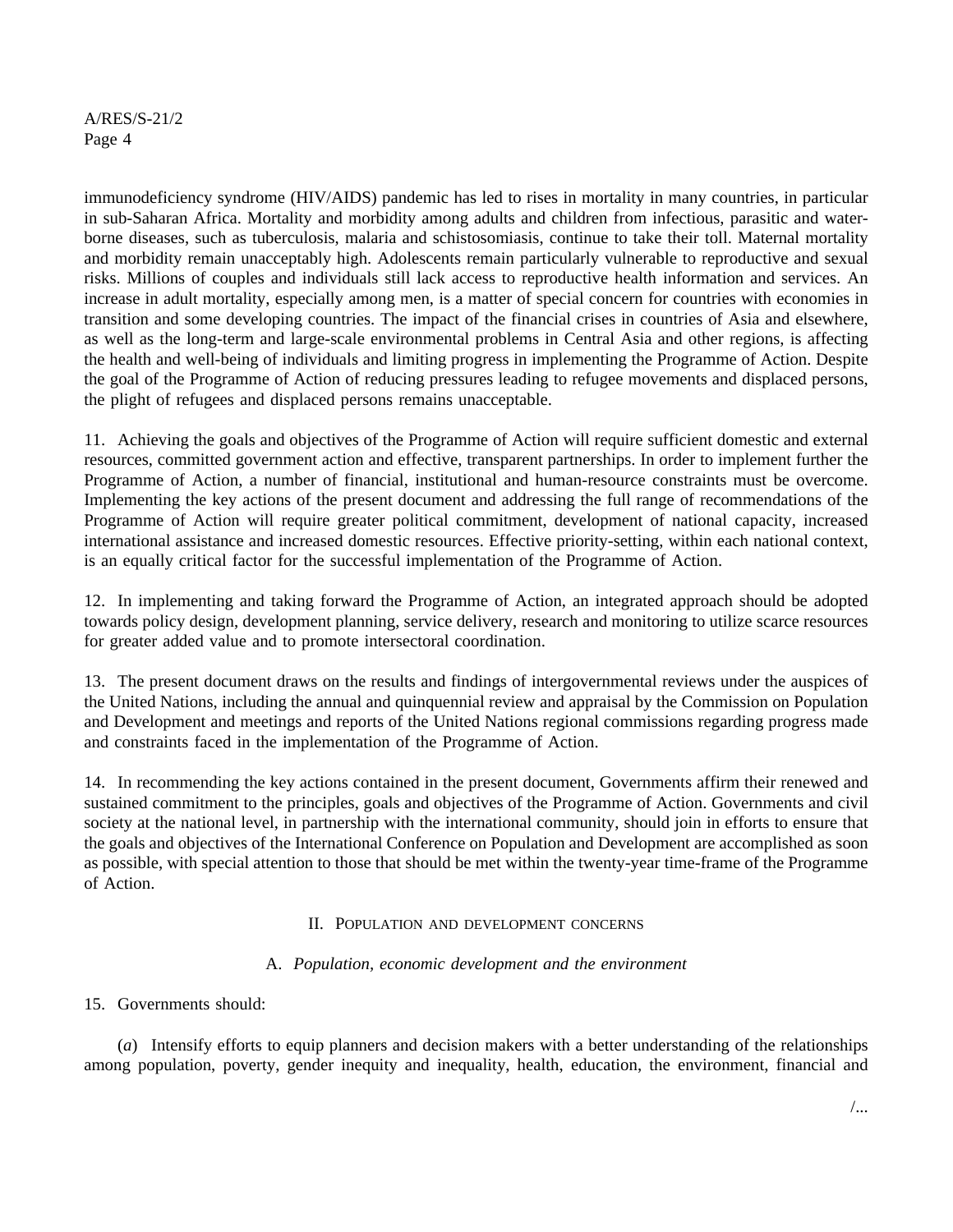human resources, and development; and re-examine recent research concerning the relationships among reductions in fertility and economic growth and its equitable distribution;

(*b*) Draw attention to and promote linkages among macroeconomic, environmental and social policies through increased dialogue among finance ministries and other relevant ministries;

(*c*) Intensify efforts to implement legislative and administrative measures as well as to promote public education, with special attention to youth, about the need for sustainable production and consumption patterns; foster sustainable natural resource use; and work concertedly to prevent environmental degradation within their countries;

(*d*) Increase investments in the social sector, especially health and education, as an effective strategy for development;

(*e*) Develop and expand integrated community-based approaches to sustainable development.

16. Governments, in cooperation with the international community, should reaffirm their commitment to promoting an enabling environment to achieve sustained economic growth in the context of sustainable development and to eradicating poverty, with a special emphasis on gender, including by promoting an open, equitable, secure, non-discriminatory and predictable trading system; stimulating direct investment; reducing the debt burden; and ensuring that structural adjustment programmes are responsive to social, economic and environmental concerns. Population-related goals and policies outlined in the Programme of Action need to be reflected, as appropriate, in international agreements in such areas as environment and trade.

17. Governments of developing countries and countries with economies in transition, with the assistance of the international community, especially donors, including through bilateral and multilateral financial support, should ensure that social safety nets are implemented, especially in those countries most affected by the recent global financial crisis, and ensure that they are adequately funded.

18. Governments of developing countries and countries with economies in transition, with the assistance of the international community, especially donors, should:

(*a*) Continue to support declines in infant and child mortality rates by strengthening infant and child health programmes that emphasize improved prenatal care and nutrition, including breastfeeding, unless it is medically contraindicated, universal immunization, oral rehydration therapies, clean water sources, infectious disease prevention, reduction of exposure to toxic substances, and improvements in household sanitation; and by strengthening maternal health services, quality family-planning services to help couples to time and space births, and efforts to prevent transmission of HIV/AIDS and other sexually transmitted diseases;

(*b*) Strengthen health-care systems to respond to priority demands on them, taking into account the financial realities of countries and the need to ensure that resources are focused on the health needs of people in poverty;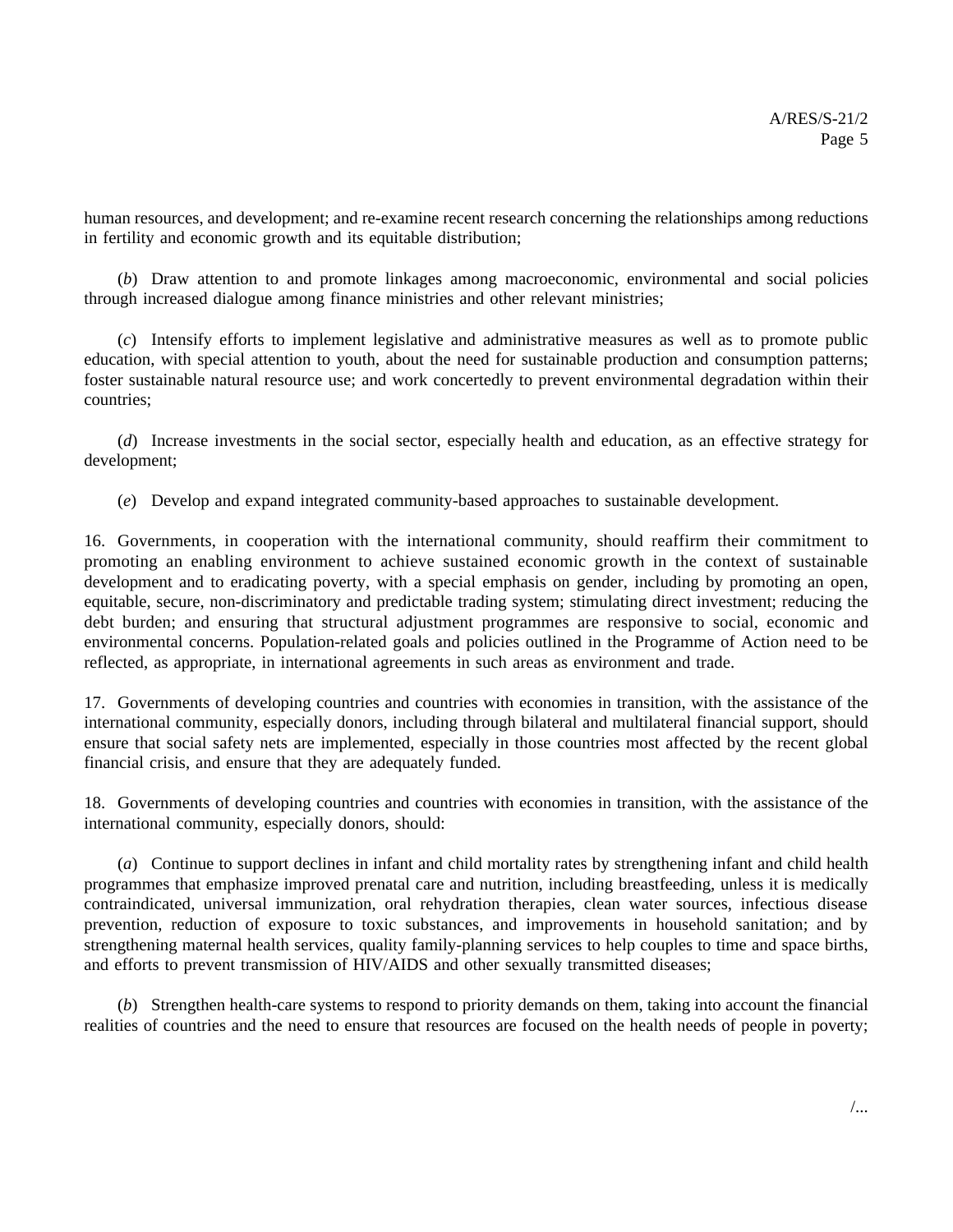(*c*) Determine the causes of the stagnation or increase in mortality levels among adult populations and develop special policies and programmes on health promotion where such stagnation or increase is observed, especially among women in reproductive age groups and males in productive age groups;

(*d*) Ensure that poverty eradication programmes are targeted particularly at females and that priority is given to female-headed households;

(*e*) Develop innovative ways to provide more effective assistance to strengthen families in extreme poverty, such as providing micro-credit for poor families and individuals;

(*f*) Undertake policies and programmes that seek to ensure a level of consumption that meets the basic needs of the poor and disadvantaged.

19. Measures should be taken to strengthen food, nutrition and agricultural policies and programmes, and fair trade relations, with special attention to the creation and strengthening of food security at all levels.

20. Governments should promote and protect the rights of indigenous people with particular regard to their cultures, resources, belief systems, land rights and languages.

# B. *Changing age structure and ageing of the population*

21. Governments should:

(*a*) Continue to examine the economic and social implications of demographic change and how they relate to development planning concerns and the needs of individuals;

(*b*) Meet the needs of youth, especially young women, with the active support, guidance and participation, as appropriate, of parents, families, communities, non-governmental organizations and the private sector, by investing in the development and implementation of national, regional and local plans. In this context, priority should be given to programmes such as education, income-generating opportunities, vocational training, and health services, including those related to sexual and reproductive health. Youth should be fully involved in the design, implementation and evaluation of such programmes and plans. These policies, plans and programmes should be implemented in line with the commitments made at the International Conference on Population and Development and in conformity with the relevant international conventions and agreements. Emphasis should be placed on fostering intergenerational dialogue through better communication and mutual support;

(*c*) Support research and develop comprehensive strategies at the national, regional and local levels to meet, where appropriate, the challenges of population ageing. Invest more resources in gender-sensitive research as well as in training and capacity-building in social policies and health care of older persons, especially the elderly poor, paying special attention to the economic and social security of older persons, in particular older women; affordable, accessible and appropriate health-care services; the human rights and dignity of older persons and the productive and useful roles that they can play in society; support systems to enhance the ability of families and communities to care for older family members; the ability of the elderly to care for family members and community victims of HIV/AIDS; and generational solidarity with the goal of maintaining and improving social cohesion.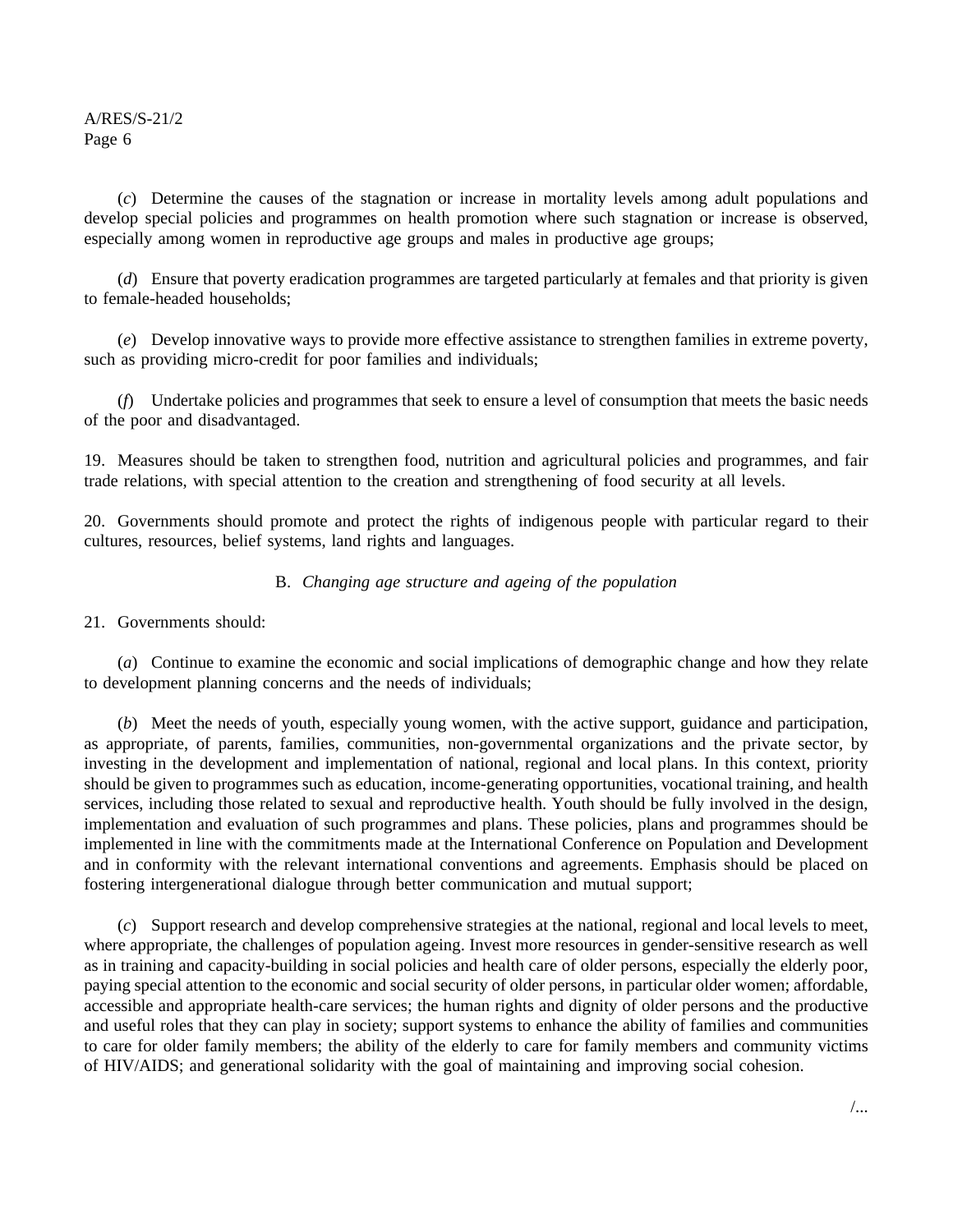22. Governments and civil society, including non-governmental organizations and the private sector, should create opportunities and remove barriers that hinder elderly women and men from continuing to contribute their skills to their families, to the workforce and to their communities, in order to help to foster intergenerational solidarity and enhance the well-being of society. This will require life-long education and opportunities for retraining.

23. The United Nations system should, provided that additional resources are made available, document the positive experience of policies and programmes in the area of ageing of men and women and disseminate information and recommendations about those practices. Countries should be enabled, through adequate training and capacity-building, to evolve their own policies appropriate to their cultures, traditions and socio-economic circumstances.

### C. *International migration*

24. Governments in both countries of origin and countries of destination, including through international cooperation, are urged:

(*a*) To intensify efforts to protect the human rights and dignity of migrants irrespective of their legal status; provide effective protection for migrants; provide basic health and social services, including sexual and reproductive health and family-planning services; facilitate family reunification of documented migrants; monitor violations of the human rights of migrants; effectively enforce the laws applicable to the protection of human rights; and ensure the social and economic integration of documented migrants, especially of those who have acquired the right to long-term residence in the country of destination, and their equal treatment before the law. Non-governmental organizations should play a valuable role in meeting the needs of migrants;

(*b*) To prevent trafficking in migrants, in particular women and children subjected to forced labour or sexual or commercial exploitation; to develop clear penalties for such trafficking and migrant smuggling, backed by effective administrative procedures and laws, ensuring punishment of those who commit such crimes; and to finalize as soon as possible the trafficking and smuggling protocols which are currently being negotiated by the Commission on Crime Prevention and Criminal Justice;

(*c*) To support and ensure effective follow-up to bilateral and multilateral initiatives, including regional and subregional consultation processes, where appropriate, to develop national policies and cooperative strategies to maximize the benefits and manage the challenges posed by international migration;

(*d*) To conduct public information campaigns on migration in both countries of origin and countries of destination so that racist and xenophobic attitudes in countries of destination are combated and so that potential migrants fully understand the implications of the decisions to move;

(*e*) To consider ratifying or acceding to the International Convention on the Protection of the Rights of All Migrant Workers and Members of Their Families, $<sup>2</sup>$  if they have not already done so.</sup>

 $2$  Resolution 45/158, annex.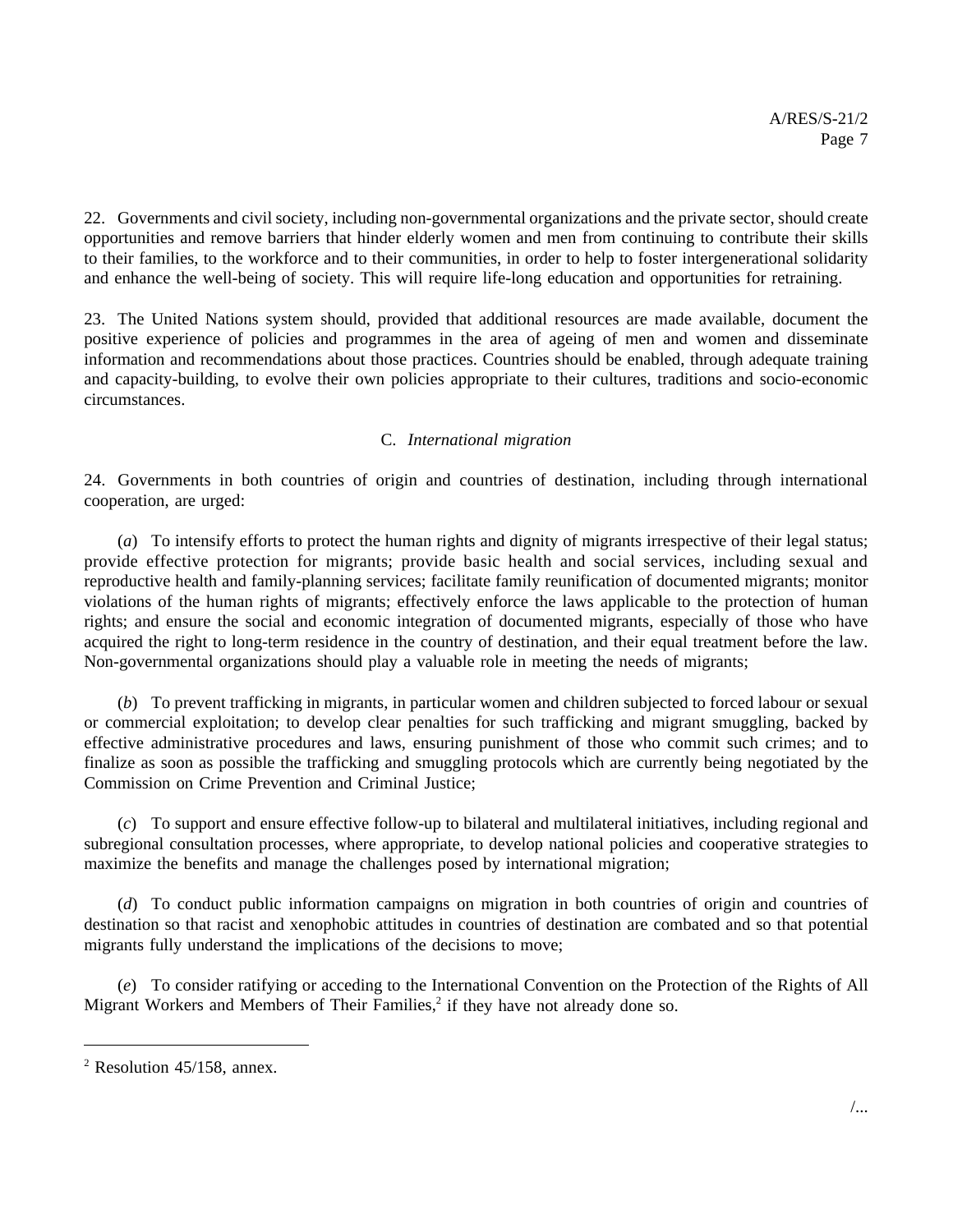25. The international community should extend assistance and support to programmes in developing countries that host the majority of refugees and displaced persons. Assistance should also be extended to programmes in countries lacking the capacity to manage large flows of migrants and displaced persons.

26. All States are encouraged to become parties to the 1951 Convention<sup>3</sup> and the 1967 Protocol<sup>4</sup> relating to the Status of Refugees and put in place effective asylum procedures.

27. Governments, with the assistance of the international community, should intensify their efforts to improve data collection and analysis, including gender-based analysis, in the areas of international migration and, in this context, promote the implementation of the United Nations recommendations on statistics of international migration; encourage studies designed to assess the causes of international migration and displacement and the positive contribution that migration makes to both countries of origin and countries of destination; and improve understanding of the links between relevant factors that have an impact on international migration.

28. The international community should channel adequate support to effective programmes to address the causes of movement of refugees and displaced persons.

29. In planning and implementing refugee assistance activities, special attention should be given to the specific needs of refugee women and children and elderly refugees. Adequate and sufficient international support should be extended to meet the basic needs of refugee populations, including the provision of access to adequate accommodation, education, protection from violence, health services, including reproductive health and family planning, and other basic social services, including clean water, sanitation, and nutrition. Refugees should respect the laws and regulations of their countries of asylum. Governments are urged to abide by international law concerning refugees, *inter alia*, by respecting the principle of non-refoulement. In acknowledging refugees' rights to repatriation, their return and integration should be facilitated in cooperation with relevant international organizations.

# D. *Internal migration, population distribution and urban agglomerations*

30. Governments should carry out research to strengthen the understanding of the factors, trends and characteristics of internal migration and geographical distribution of the population in order to provide grounds for the formulation of effective population distribution policy.

31. Governments should improve the management and delivery of services for the growing urban agglomerations and put in place enabling legislative and administrative instruments and adequate financial resources to meet the needs of all citizens, especially the urban poor, internal migrants, older persons and the disabled.

<sup>3</sup> United Nations, *Treaty Series*, vol. 189, No. 2545.

<sup>4</sup> Ibid., vol. 606, No. 8791.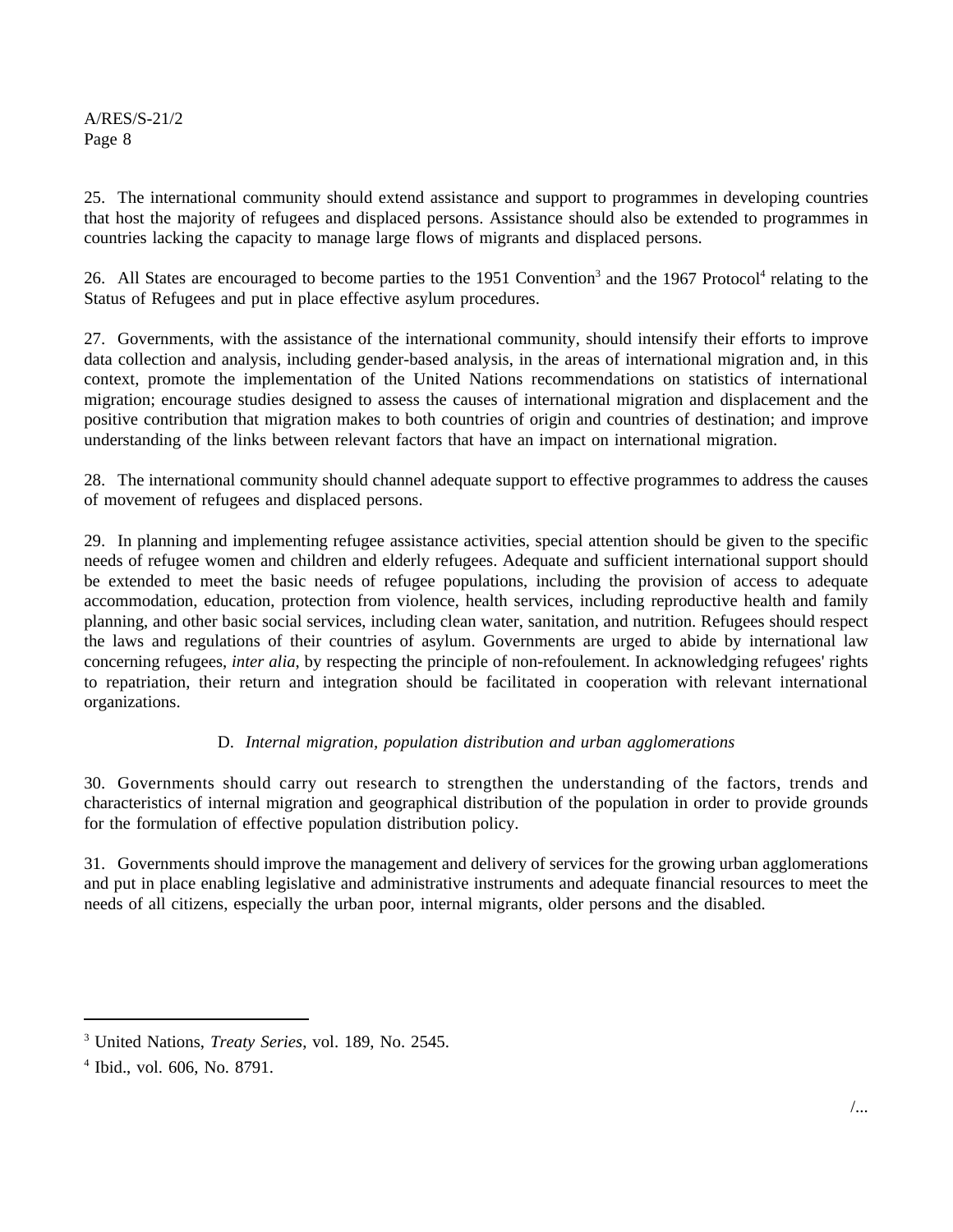32. Governments should strongly reaffirm the call in the Programme of Action that population distribution policies should be consistent with such international instruments as the Geneva Convention relative to the Protection of Civilian Persons in Time of War, of 12 August 1949,<sup>5</sup> including article 49 thereof.

33. Governments should strongly reaffirm the call in the Programme of Action that countries should address the causes of internal displacement, including environmental degradation, natural disasters, armed conflict and forced resettlement, and establish the necessary mechanisms to protect and assist displaced persons, including, where possible, compensation for damages, especially for those who are not able to return to their normal place of residence in the short term and, where appropriate, facilitate their return and reintegration, with special attention to the needs of women and children.

# E. *Population, development and education*

34. Governments and civil society, with the assistance of the international community, should, as quickly as possible, and in any case before 2015, meet the goal of the International Conference on Population and Development of achieving universal access to primary education, eliminate the gender gap in primary and secondary education by 2005 and strive to ensure that by 2010 the net primary school enrolment ratio for children of both sexes will be at least 90 per cent, compared with an estimated 85 per cent in 2000. Special efforts should be made to increase the retention rates of girls in primary and secondary school. Parents should be sensitized to the value of education of children, particularly of girls, so that the girls do achieve their full potential.

35. Governments, in particular of developing countries, with the assistance of the international community, should:

(*a*) Expand youth and adult education and lifelong culture- and gender-sensitive learning polices and programmes, with particular attention to migrants, indigenous people and people with disabilities;

(*b*) Include at all levels, as appropriate, of formal and non-formal schooling, education about population and health issues, including sexual and reproductive health issues, in order to implement further the Programme of Action in terms of promoting the well-being of adolescents, enhancing gender equality and equity as well as responsible sexual behaviour, and protecting them from early and unwanted pregnancy, sexually transmitted diseases, including HIV/AIDS, and sexual abuse, incest and violence; and ensure the active involvement and participation of parents, youth, community leaders and organizations for the sustainability, increased coverage and effectiveness of such programmes;

(*c*) Reduce the rate of illiteracy of women and men, at least halving it for women and girls by 2005, compared with the rate in 1990;

(*d*) Promote the achievement of functional literacy for adults as well as children, where schooling remains unavailable;

<sup>5</sup> Ibid., vol. 75, No. 973.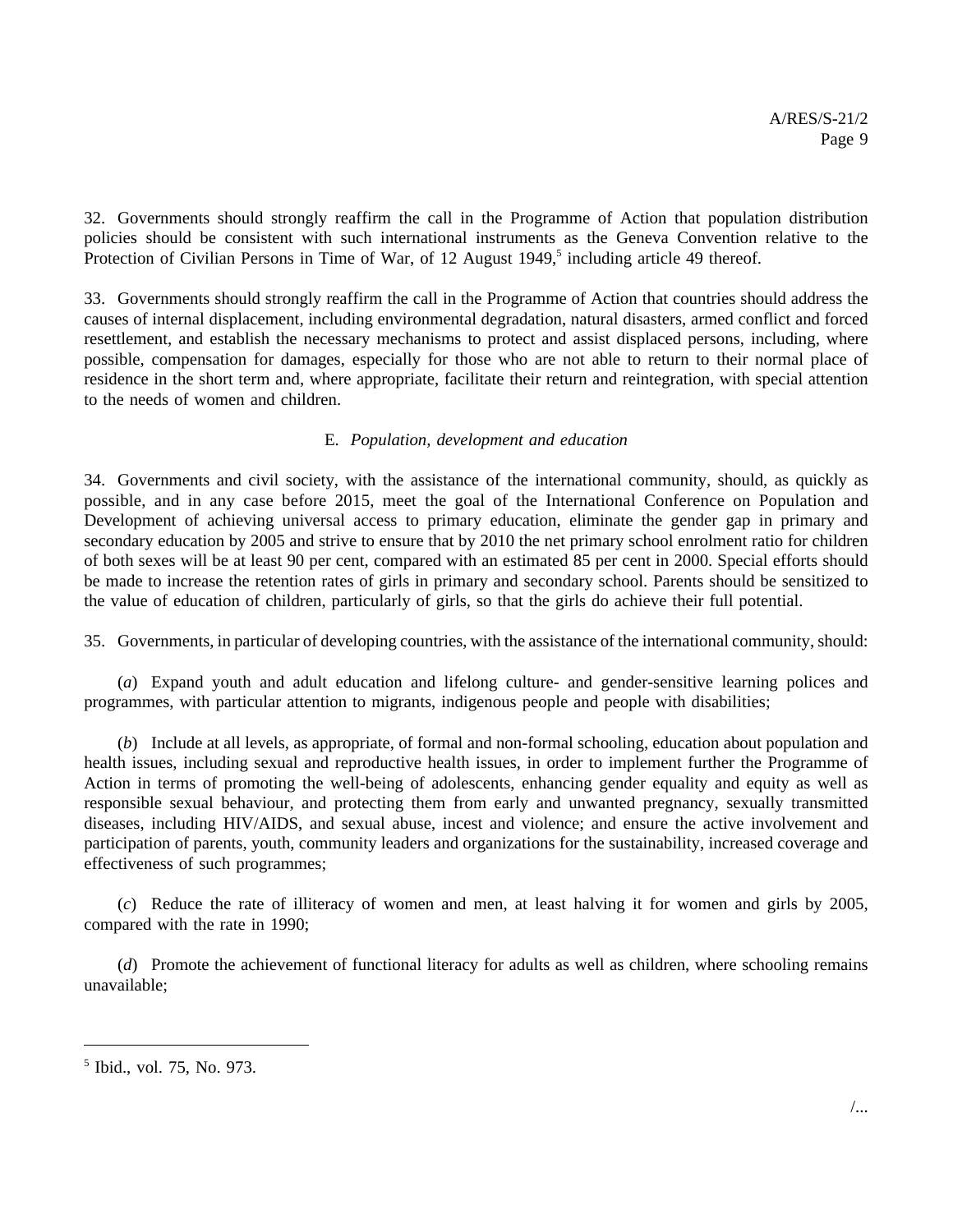- (*e*) Continue to give high priority to investments in education and training in development budgets;
- (*f*) Provide adequately equipped facilities by rehabilitating existing schools and building new ones.

36. The Programme of Action recognized that greater public knowledge, understanding and commitment at all levels, from the individual to the international, are vital to the achievement of its goals and objectives. To this end, ensuring access to and use of modern communication technology, including satellite transmission and other communication mechanisms, should be studied and appropriate action taken as a means to address the barriers to education in developing countries, in particular, the least developed countries, with assistance from the international community.

### F. *Data systems, including indicators*

37. Governments, in collaboration with research institutions and non-governmental organizations, as well as with the assistance of the international community, including donors, should strengthen national information systems to produce reliable statistics on a broad range of population, environment and development indicators in a timely manner. The indicators should include, *inter alia*, poverty rates at the community level; women's access to social and economic resources; enrolment and retention of girls and boys in schools; access to sexual and reproductive health services disaggregated by population sub-groups, including indigenous people; and gender sensitivity in sexual and reproductive health services, including family planning. In addition, in consultation with indigenous people, Governments should establish and strengthen national statistics and data collection concerning the health of indigenous people, including sexual and reproductive health and their determinants. All data systems should ensure availability of age- and sex-disaggregated data, which are crucial for translating policy into strategies that address age and gender concerns and for developing appropriate age- and gender-impact indicators for monitoring progress. Governments should also collect and disseminate the quantitative and qualitative data needed to assess the status of male and female reproductive health, including in urban areas, and to design, implement, monitor and evaluate action programmes. Special attention should be given to maternal mortality and morbidity, as this database remains inadequate. Health and reproductive health data should be disaggregated by income and poverty status to identify the specific health profile and needs of people living in poverty and as a basis for focusing resources and subsidies on those who need them most.

38. The United Nations system and donors should be specifically urged to strengthen the capacity of developing countries, particularly the least developed countries, and those with economies in transition, to undertake censuses and surveys on a regular basis so as to improve vital registration systems, and to develop innovative and cost-effective solutions for meeting data requirements, especially for regular monitoring of the implementation of the goals of the International Conference on Population and Development, including improved estimates of maternal mortality.

#### III. GENDER EQUALITY, EQUITY AND EMPOWERMENT OF WOMEN

#### A. *Promotion and protection of women's human rights*

39. Governments should ensure that the human rights of women and girls are respected, protected and promoted through the development, implementation and effective enforcement of gender-sensitive policies and legislation.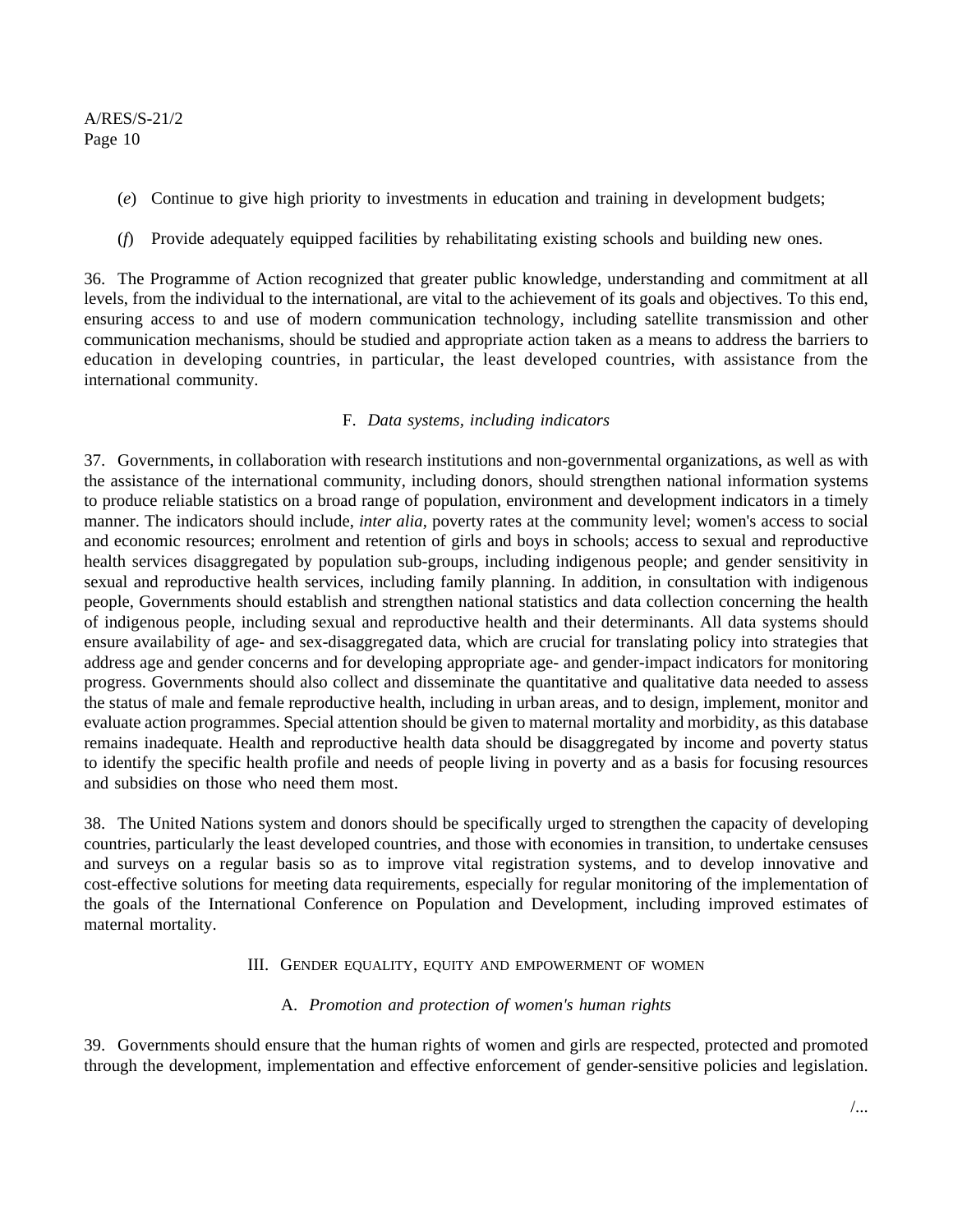All Governments are encouraged to sign, ratify and implement the Convention on the Elimination of All Forms of Discrimination against Women<sup>6</sup> and are also encouraged to promote consideration by the Economic and Social Council and the General Assembly of the Optional Protocol thereto,<sup>7</sup> and interested States parties are encouraged to work towards removing all existing reservations that are incompatible with the objective and purpose of the Convention. In the implementation of the goals of the Programme of Action and those of other United Nations conferences, measures aimed at promoting and achieving gender equality and equity in a systematic and comprehensive manner should be coordinated and harmonized.

40. The implementation of population and development policies by Governments should continue to incorporate reproductive rights in accordance with paragraphs 1.15, 7.3 and 8.25 of the Programme of Action. Governments should take strong measures to promote the human rights of women. Governments are encouraged to strengthen, as appropriate, the reproductive and sexual health as well as the reproductive rights focus on population and development policies and programmes. The work of relevant United Nations bodies on indicators for the promotion and protection of the human rights of women should incorporate issues related to sexual and reproductive health. Governments should ensure the protection and promotion of the rights of adolescents, including married adolescent girls, to reproductive health education, information and care. Countries should establish mechanisms for consultation with all relevant groups, including women's organizations. In this context, Governments are urged to incorporate human rights into both formal and informal education processes.

41. Governments, civil society and the United Nations system should advocate for the human rights of women and the girl child. Governments, in reporting to the human rights treaty bodies, are encouraged to consult, as appropriate, with civil society on and promote civil society awareness of the reporting process, to ensure the broadest representation in the area of human rights, including reproductive rights.

42. Governments should promote and protect the human rights of the girl child and young women, which include economic and social rights as well as freedom from coercion, discrimination and violence, including harmful practices and sexual exploitation. Governments should review all legislation and amend and revoke that which discriminates against the girl child and young women.

# B. *The empowerment of women*

43. Governments should establish mechanisms to accelerate women's equal participation and equitable representation at all levels of the political process and public life in each community and society and enable women to articulate their concerns and needs and ensure the full and equal participation of women in decisionmaking processes in all spheres of life. Governments and civil society should take actions to eliminate attitudes and practices that discriminate against and subordinate girls and women and that reinforce gender inequality.

 $6$  Resolution 34/180, annex.

<sup>7</sup> *Official Records of the Economic and Social Council, 1999, Supplement No. 7* (E/1999/27), chap. I, sect. A.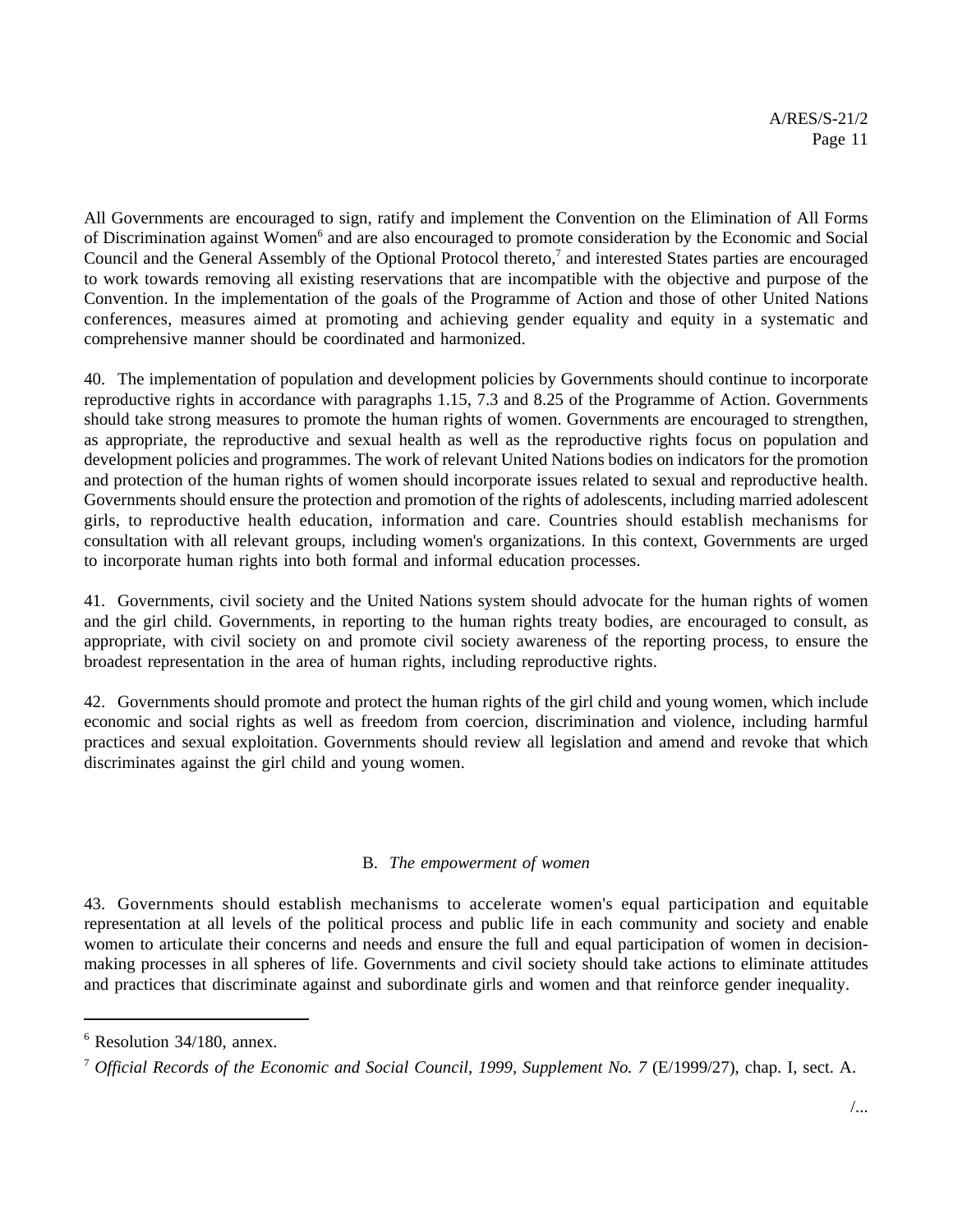44. Governments should take measures to promote the fulfilment of girls' and women's potential through education, skills development and the eradication of illiteracy for all girls and women without discrimination of any kind, giving paramount importance to the elimination of poverty and ill health. Governments, in collaboration with civil society, should take the necessary measures to ensure universal access, on the basis of equality between women and men, to appropriate, affordable and quality health care for women throughout their life cycle.

45. Governments should take every possible action to remove all gender gaps and inequalities pertaining to women's livelihoods and participation in the labour market through the creation of employment with secure incomes, which has been shown to advance women's empowerment and enhance their reproductive health. Legislation ensuring equal pay for equal work or for work of equal value should be instituted and enforced.

# C. *Gender perspective in programmes and policies*

46. A gender perspective should be adopted in all processes of policy formulation and implementation and in the delivery of services, especially in sexual and reproductive health, including family planning. In this regard, the institutional capacity and expertise of staff in Government, civil society, including non-governmental organizations, and the United Nations system should be strengthened in order to promote gender mainstreaming. This should be done by sharing tools, methodologies and lessons learned in order to develop and strengthen their capacity and institutionalize effective strategies for gender-based analysis and gender mainstreaming. This includes the development and availability of gender-disaggregated data and appropriate indicators for monitoring progress at the national level.

47. The differential impact on women and men of globalization of the economy and the privatization of basic social services, particularly reproductive health services, should be monitored closely. Special programmes and institutional mechanisms should be put in place to promote and protect the health and well-being of young girls, older women and other vulnerable groups. The provision of services to meet men's reproductive and sexual health needs should not prejudice reproductive and sexual health services for women.

48. Governments should give priority to developing programmes and policies that foster norms and attitudes of zero tolerance for harmful and discriminatory attitudes, including son preference, which can result in harmful and unethical practices such as prenatal sex selection, discrimination and violence against the girl child and all forms of violence against women, including female genital mutilation, rape, incest, trafficking, sexual violence and exploitation. This entails developing an integrated approach that addresses the need for widespread social, cultural and economic change, in addition to legal reforms. The girl child's access to health, nutrition, education and life opportunities should be protected and promoted. The role of family members, especially parents and other legal guardians, in strengthening the self-image, self-esteem and status and in protecting the health and well-being of girls should be enhanced and supported.

# D. *Advocacy for gender equality and equity*

49. Governments, parliamentarians, community and religious leaders, family members, media representatives, educators and other relevant groups should actively promote gender equality and equity. These groups should develop and strengthen their strategies to change negative and discriminatory attitudes and practices towards women and the girl child. All leaders at the highest levels of policy- and decision-making should speak out in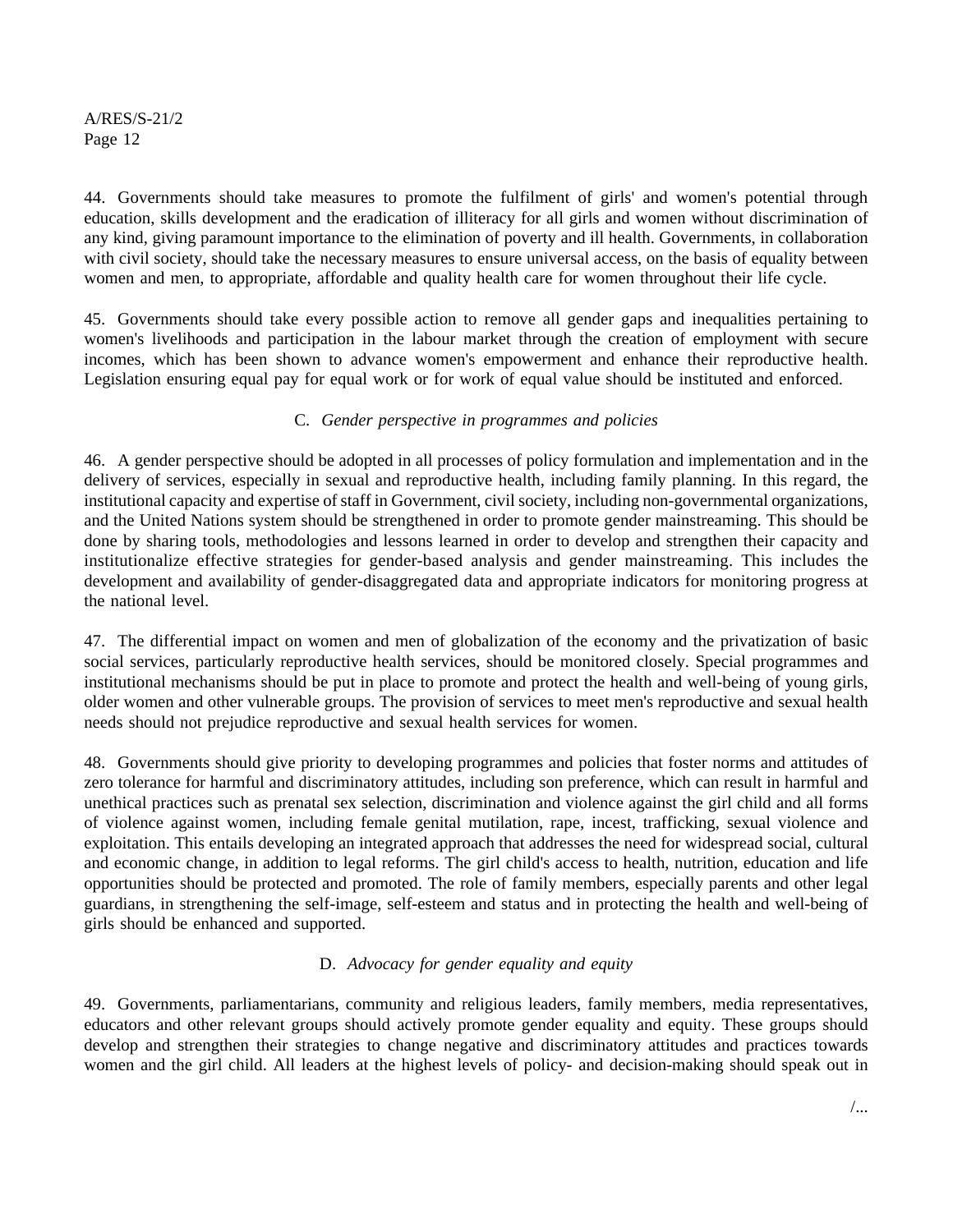support of gender equality and equity, including empowerment of women and protection of the girl child and young women.

50. All leaders at all levels, as well as parents and educators, should promote positive male role models that make it easier for boys to become gender-sensitive adults and enable men to support, promote and respect women's sexual and reproductive health and reproductive rights, recognizing the inherent dignity of all human beings. Men should take responsibility for their own reproductive and sexual behaviour and health. Research should be undertaken on men's sexuality, their masculinity and their reproductive behaviour.

51. Governments, donors and the United Nations system should encourage and support expansion and strengthening of women's grass-roots, community-based and advocacy groups.

### IV. REPRODUCTIVE RIGHTS AND REPRODUCTIVE HEALTH

The present section is especially guided by the principles of the Programme of Action.

# A. *Reproductive health, including family planning and sexual health*

52. Governments, in collaboration with civil society, including non-governmental organizations, donors and the United Nations system, should:

(*a*) Give high priority to reproductive and sexual health in the broader context of health-sector reform, including strengthening basic health systems, from which people living in poverty in particular can benefit;

(*b*) Ensure that policies, strategic plans and all aspects of the implementation of reproductive and sexual health services respect all human rights, including the right to development, and that such services meet health needs over the life cycle, including the needs of adolescents, address inequities and inequalities due to poverty, gender and other factors and ensure equity of access to information and services;

(*c*) Engage all relevant sectors, including non-governmental organizations, especially women's and youth organizations and professional associations, through ongoing participatory processes in the design, implementation, quality assurance, monitoring and evaluation of policies and programmes, in ensuring that sexual and reproductive health information and services meet people's needs and respect their human rights, including their right to access to good-quality services;

(*d*) Develop comprehensive and accessible health services and programmes, including sexual and reproductive health, for indigenous communities, with their full participation, that respond to the needs and reflect the rights of indigenous people;

(*e*) Increase investments designed to improve the quality and availability of sexual and reproductive health services, including establishing and monitoring clear standards of care; ensuring the competence, particularly the technical and communication skills, of service providers; ensuring free, voluntary and informed choices, respect, privacy, confidentiality and client comfort; establishing fully functioning logistical systems, including efficient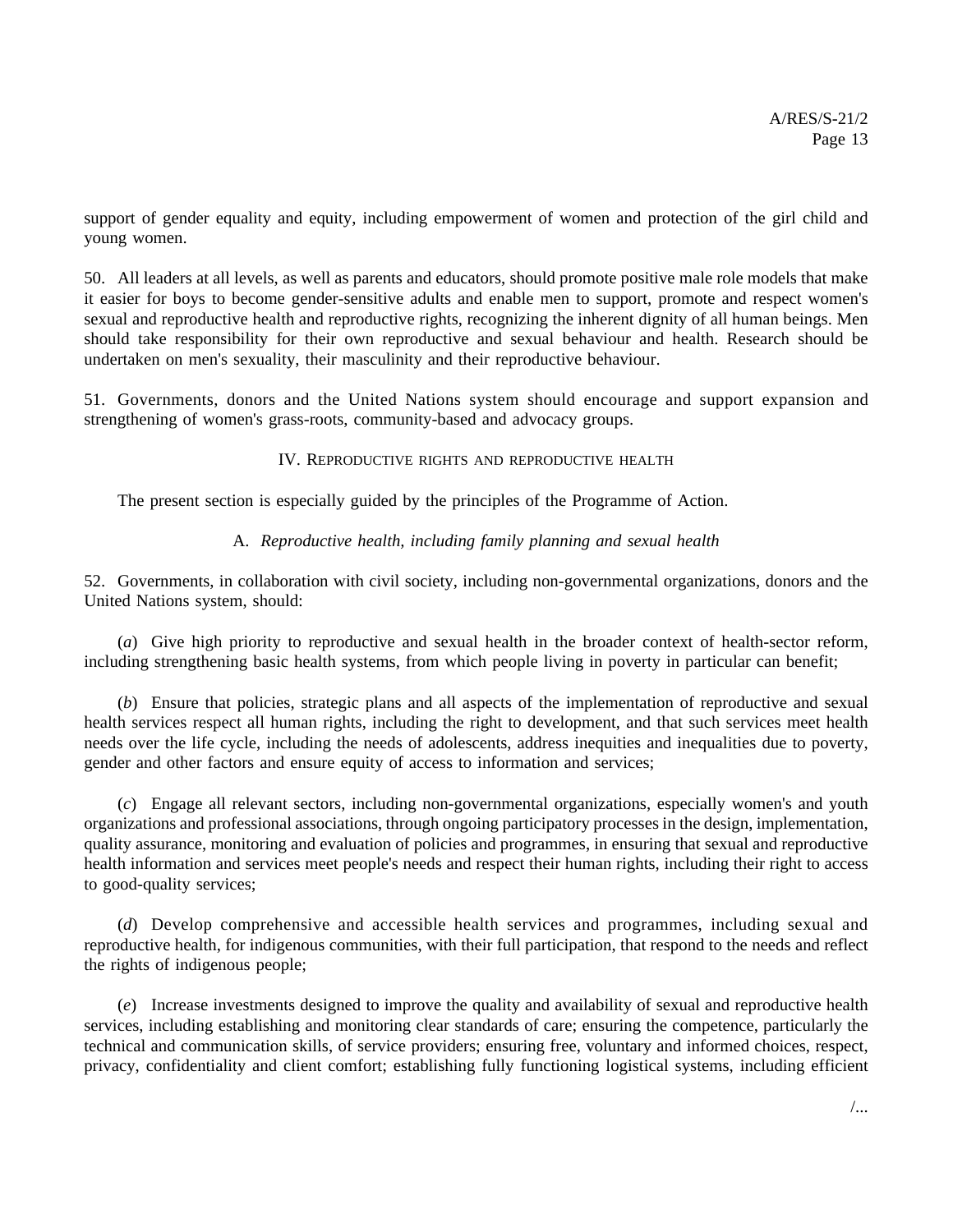procurement of necessary commodities; and ensuring effective referral mechanisms across services and levels of care, taking care that services are offered in conformity with human rights and with ethical and professional standards;

(*f*) Ensure that sexual and reproductive health programmes, free of any coercion, provide pre-service and in-service training and supervision for all levels of health-care providers to ensure that they maintain high technical standards, including for hygiene; respect the human rights of the people they serve; are knowledgeable and trained to serve clients who have been subjected to harmful practices, such as female genital mutilation and sexual violence; and are able to provide accurate information about the prevention and symptoms of reproductive tract diseases, as well as about personal hygiene and other factors in reproductive tract infections, in order to minimize adverse physical consequences such as pelvic inflammatory disease, infertility and ectopic pregnancy, as well as psychological consequences;

(*g*) Promote men's understanding of their roles and responsibilities with regard to respecting the human rights of women; protecting women's health, including supporting their partners' access to sexual and reproductive health services; preventing unwanted pregnancy; reducing maternal mortality and morbidity; reducing transmission of sexually transmitted diseases, including HIV/AIDS; sharing household and child-rearing responsibilities; and promoting the elimination of harmful practices, such as female genital mutilation, and sexual and other genderbased violence, ensuring that girls and women are free from coercion and violence;

(*h*) Strengthen community-based services, social marketing and new partnerships with the private sector while working to ensure that safety, ethical and other relevant standards are met; and provide subsidies from public resources and donor funds, as appropriate, to ensure availability and access for those otherwise unable to access services.

53. Governments, with assistance from the international community, should develop and use indicators that measure access to and choice of family-planning and contraceptive methods and indicators that measure trends in maternal mortality and morbidity and HIV/AIDS and use them to monitor progress towards the goal of the International Conference on Population and Development of universal access to reproductive health care. Governments should strive to ensure that by 2015 all primary health-care and family planning facilities are able to provide, directly or through referral, the widest achievable range of safe and effective family planning and contraceptive methods; essential obstetric care; prevention and management of reproductive tract infections, including sexually transmitted diseases; and barrier methods, such as male and female condoms and microbicides if available, to prevent infection. By 2005, 60 per cent of such facilities should be able to offer this range of services, and by 2010, 80 per cent of them should be able to offer such services.

54. The United Nations system and donors should support Governments in the building of national capacity to plan, manage, implement, monitor and evaluate reproductive and sexual health services, including ensuring that all refugees and all other persons in emergency humanitarian situations, particularly women and adolescents, receive appropriate health care, including sexual and reproductive health care and information, and greater protection from sexual and gender-based violence. They should also ensure that all health workers in relief and emergency situations are given basic training in sexual and reproductive health-care information and services.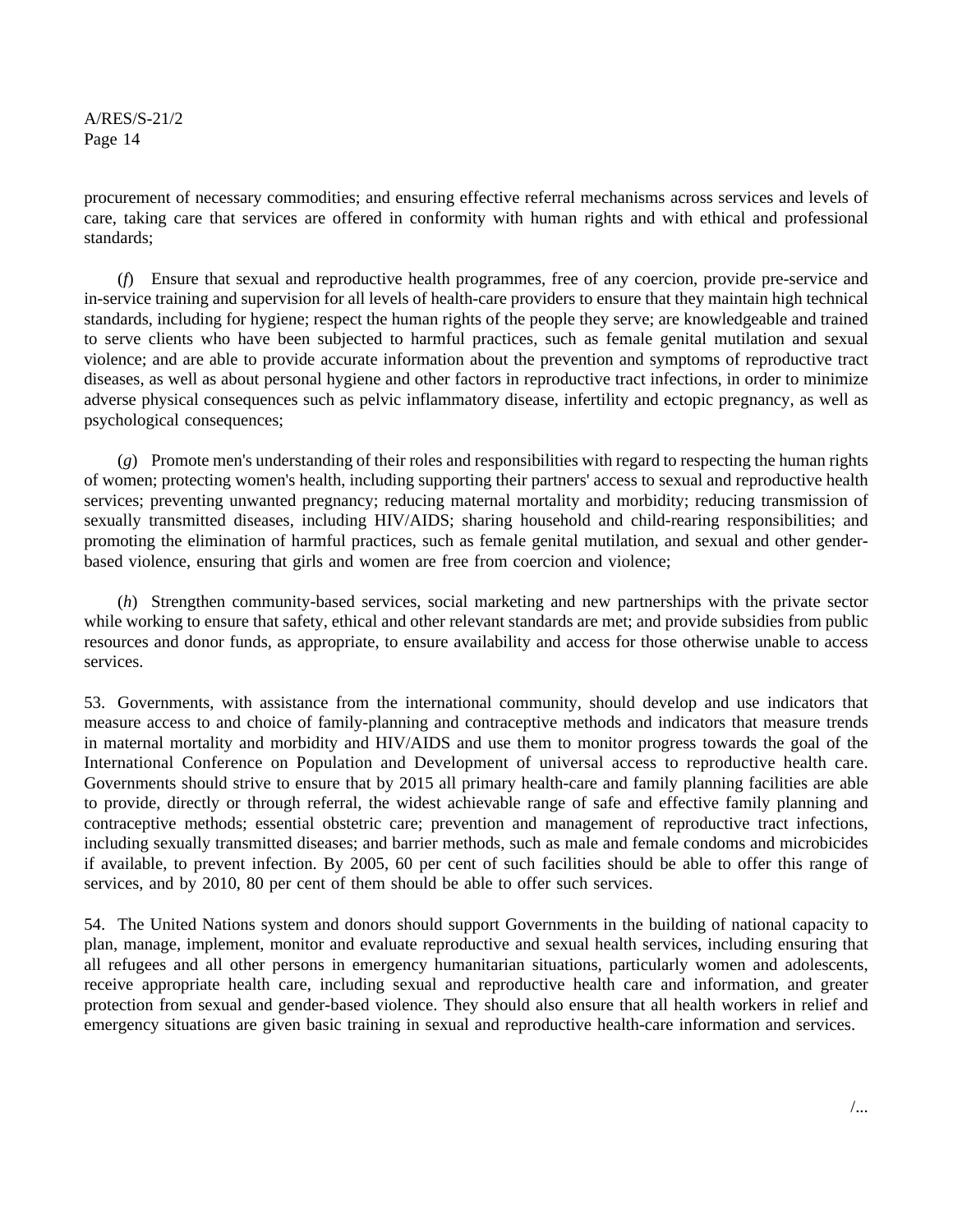55. Increased efforts are needed by the United Nations system, with support from the international community, to develop and agree upon common key indicators on reproductive health programmes, including, *inter alia*, family planning, maternal health, sexual health, sexually transmitted diseases, HIV/AIDS, and information, education and communication for appropriate consideration in the relevant intergovernmental process. Bearing in mind the efforts made by national Governments, the World Health Organization is invited to take the lead role in this area, in coordination with the United Nations Children's Fund, the United Nations Population Fund, the United Nations Development Programme, the Joint and Co-sponsored United Nations Programme on Human Immunodeficiency Virus/Acquired Immunodeficiency Syndrome, the Department of Economic and Social Affairs of the Secretariat and other relevant United Nations entities, drawing on other expertise and knowledge as appropriate. Indicators on maternal and neonatal mortality, maternal morbidity and maternal health programmes should be given a prominent place, in order to monitor progress effectively and ensure that priority is given to reproductive health care in the provision of general health services. The international community is encouraged to provide financial and technical assistance to developing countries to improve their capacity-building in terms of indicators, data collection, monitoring, and evaluation in this field.

# B. *Ensuring voluntary quality family-planning services*

56. Governments, in accordance with the Programme of Action, should take effective action to ensure the basic right of all couples and individuals to decide freely and responsibly the number, spacing and timing of their children and to have the information, education and means to do so.

57. The United Nations system and donors should, upon request, support Governments in:

(*a*) Mobilizing and providing sufficient resources to meet the growing demand for access to information, counselling, services and follow-up on the widest possible range of safe, effective, affordable and acceptable family planning and contraceptive methods, including new options and underutilized methods;

(*b*) Providing quality counselling services and ensuring ethical, professional and technical standards of care, as well as voluntary, free and informed choices in an atmosphere of privacy, confidentiality and respect;

(*c*) Strengthening programme management capacity, including logistical systems, to make services safer, more affordable and more convenient and accessible to clients and to ensure the availability and continuous supply of safe and effective contraceptives and other sexual and reproductive health supplies and, as appropriate, the raw material for them;

(*d*) Adequately strengthening social safety nets using resources and funds and, in the context of primary health care, ensuring the availability of and access to reproductive health services, including family planning, particularly for people most affected by poverty, the adverse impact of structural adjustment policies and financial crises, or otherwise unable to access services.

58. Where there is a gap between contraceptive use and the proportion of individuals expressing a desire to space or limit their families, countries should attempt to close this gap by at least 50 per cent by 2005, 75 per cent by 2010 and 100 per cent by 2050. In attempting to reach this benchmark, demographic goals, while legitimately the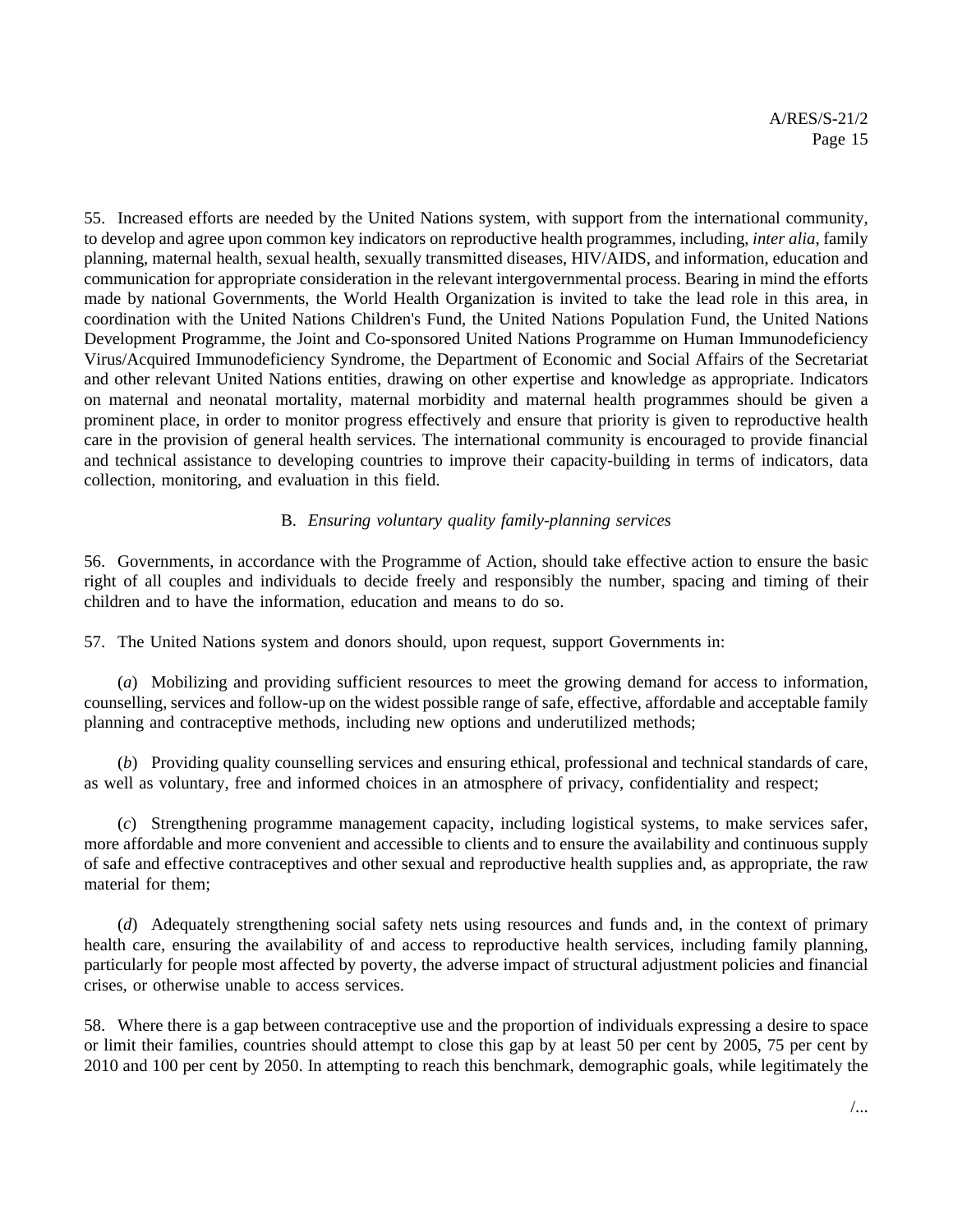subject of government development strategies, should not be imposed on family planning providers in the form of targets or quotas for the recruitment of clients.

59. Governments, with the increased participation of the United Nations system, civil society, donors and the private sector, are urged to pursue the research and development of new, safe, low-cost and effective familyplanning and contraceptive methods, for both men and women, including female-controlled methods that both protect against sexually transmitted diseases, including HIV/AIDS, and prevent unwanted pregnancy. All actors must abide by internationally accepted ethical, technical and safety standards in all research and development as well as, where appropriate, by applicable standards in manufacturing practices, quality control and product design, production and distribution.

60. The international community and the private sector should also take the necessary measures, particularly in the transfer of technology, as appropriate, to enable countries, in particular developing countries, to produce, store and distribute safe and effective contraceptives and other supplies essential for reproductive health services in order to strengthen the self-reliance of those countries.

61. The United Nations Population Fund is urged to continue to strengthen its leadership role within the United Nations system in assisting countries to take the strategic action necessary to ensure availability of reproductive health services and choice of reproductive health products, including contraceptives.

# C. *Reducing maternal mortality and morbidity*

62. Governments, with the increased participation of the United Nations system, civil society, including non-governmental organizations, donors and the international community, should:

(*a*) Recognize the linkages between high levels of maternal mortality and poverty and promote the reduction of maternal mortality and morbidity as a public health priority and reproductive rights concern;

(*b*) Ensure that the reduction of maternal morbidity and mortality is a health sector priority and that women have ready access to essential obstetric care, well-equipped and adequately staffed maternal health-care services, skilled attendance at delivery, emergency obstetric care, effective referral and transport to higher levels of care when necessary, post-partum care and family planning. In health sector reform, the reduction of maternal mortality and morbidity should be prominent and used as an indicator for the success of such reform;

(*c*) Support public health education to create awareness of the risks of pregnancy, labour and delivery and to increase the understanding of the respective roles and responsibilities of family members, including men, as well as of civil society and Governments, in promoting and protecting maternal health;

(*d*) Develop appropriate interventions, beginning at birth, to improve the nutritional, health and educational status of girls and young women, so that they are better able to make informed choices at maturity about childbearing and obtain access to health information and services;

(*e*) Implement programmes to address the negative impact of environmental degradation, in some regions, on the high levels of maternal mortality and morbidity.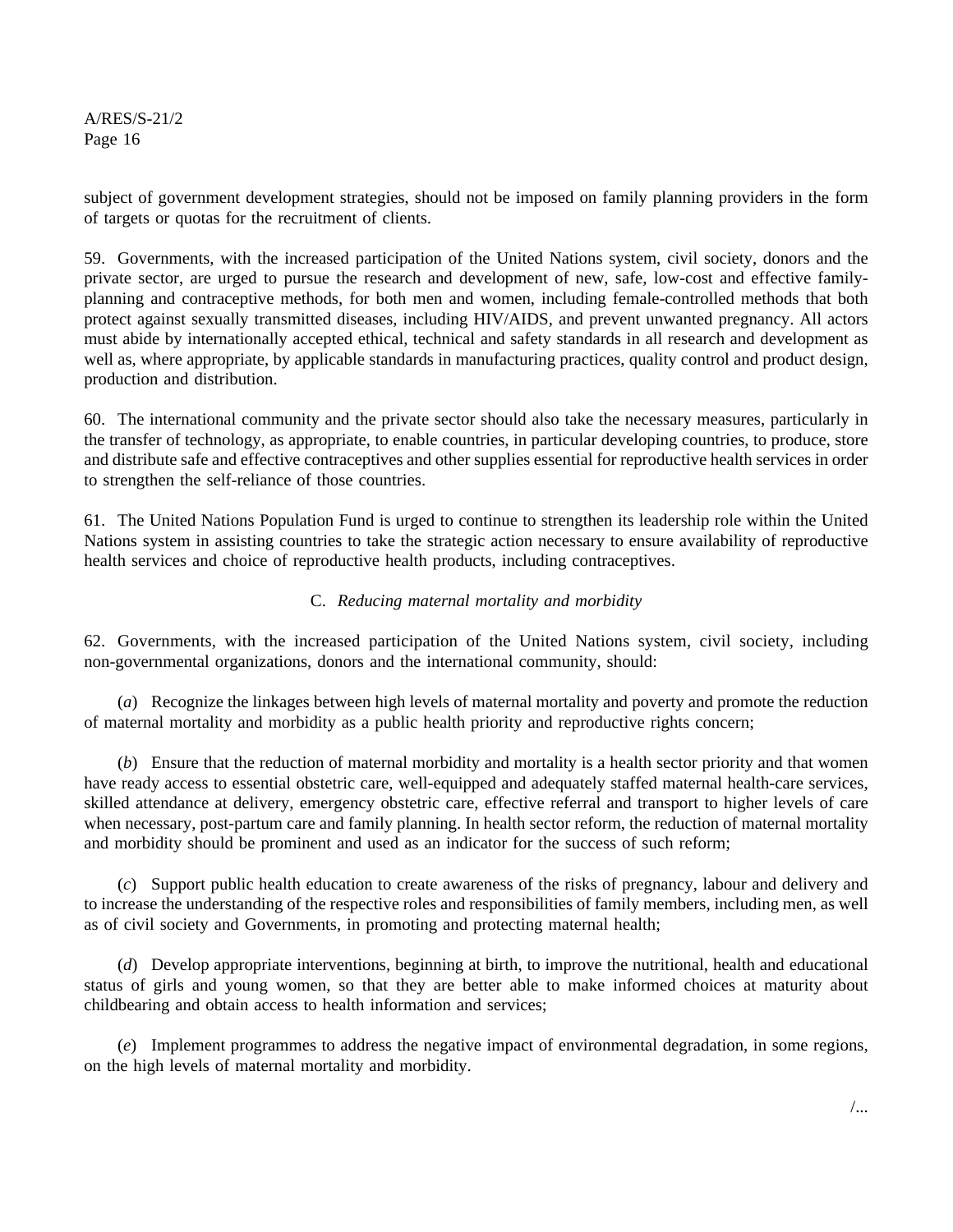- 63. (i) In no case should abortion be promoted as a method of family planning. All Governments and relevant intergovernmental and non-governmental organizations are urged to strengthen their commitment to women's health, to deal with the health impact of unsafe abortion as a major public-health concern and to reduce the recourse to abortion through expanded and improved family planning services. Prevention of unwanted pregnancies must always be given the highest priority and every attempt should be made to eliminate the need for abortion. Women who have unwanted pregnancies should have ready access to reliable information and compassionate counselling. Any measures or changes related to abortion within the health system can be determined only at the national or local level according to the national legislative process. In circumstances where abortion is not against the law, such abortion should be safe. In all cases, women should have access to quality services for the management of complications arising from abortion. Post-abortion counselling, education and family planning services should be offered promptly, which will also help to avoid repeat abortions;
	- (ii) Governments should take appropriate steps to help women to avoid abortion, which in no case should be promoted as a method of family planning, and in all cases provide for the humane treatment and counselling of women who have had recourse to abortion;
	- (iii) In recognizing and implementing the above, and in circumstances where abortion is not against the law, health systems should train and equip health-service providers and should take other measures to ensure that such abortion is safe and accessible. Additional measures should be taken to safeguard women's health.

64. In order to monitor progress towards the achievement of the goals of the International Conference on Population and Development for maternal mortality, countries should use the proportion of births assisted by skilled attendants as a benchmark indicator. By 2005, where the maternal mortality rate is very high, at least 40 per cent of all births should be assisted by skilled attendants; by 2010 this figure should be at least 50 per cent and by 2015, at least 60 per cent. All countries should continue their efforts so that globally, by 2005, 80 per cent of all births should be assisted by skilled attendants, by 2010, 85 per cent, and by 2015, 90 per cent.

65. In order to have a basis for cost-benefit analysis for interventions aimed at reducing maternal mortality, the societal costs of maternal deaths should be calculated. This should be done in cooperation with Governments, United Nations agencies and development banks, and the research community.

66. The World Health Organization, in cooperation with other relevant United Nations bodies, is urged to fulfil its leadership role within the United Nations system in assisting countries, in particular developing countries, to put in place standards for the care and treatment for women and girls that incorporate gender-sensitive approaches and promote gender equality and equity in health-care delivery and to advise on functions that health facilities should perform to help guide the development of health systems to reduce the risks associated with pregnancy, taking into consideration the level of development and the economic and social conditions of countries. At the same time, United Nations agencies, including the United Nations Population Fund and the United Nations Children's Fund, and multilateral development banks, such as the World Bank, should intensify their role in promoting, supporting, advocating for and investing in action to improve maternal health.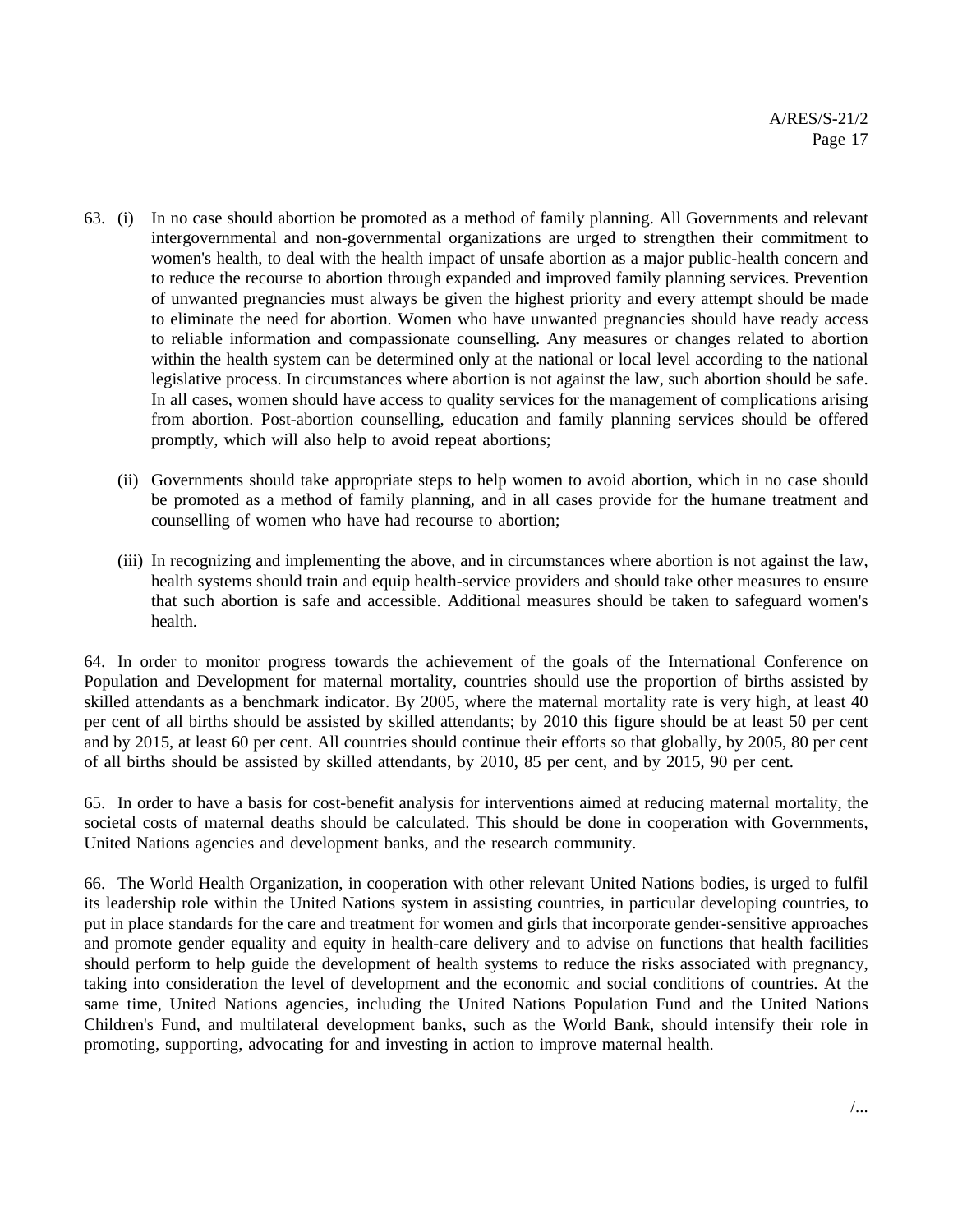### D. *Prevention and treatment of sexually transmitted disease, including human immunodeficiency virus/acquired immunodeficiency syndrome*

67. Governments, from the highest political levels, should take urgent action to provide education and services to prevent the transmission of all forms of sexually transmitted diseases and HIV and, with the assistance, where appropriate, of the Joint and Co-sponsored United Nations Programme on Human Immunodeficiency Virus/Acquired Immunodeficiency Syndrome, develop and implement national HIV/AIDS policies and action plans, ensure and promote respect for the human rights and dignity of persons living with HIV/AIDS, improve care and support for people living with HIV/AIDS, including support services for home-based care, and take steps to mitigate the impact of the AIDS epidemic by mobilizing all sectors and segments of society to address the social and economic factors contributing to HIV risk and vulnerability. Governments should enact legislation and adopt measures to ensure non-discrimination against people living with HIV/AIDS and vulnerable populations, including women and young people, so that they are not denied the information needed to prevent further transmission and are able to access treatment and care services without fear of stigmatization, discrimination or violence.

68. Governments should ensure that prevention of and services for sexually transmitted diseases and HIV/AIDS are an integral component of reproductive and sexual health programmes at the primary health-care level. Gender, age-based and other differences in vulnerability to HIV infection should be addressed in prevention and education programmes and services. Governments should develop guidelines for HIV treatment and care, emphasizing equitable access, and for wide provision of and access to voluntary HIV testing and counselling services, and should ensure wide provision of and access to female and male condoms, including through social marketing. Advocacy and information, education and communication campaigns developed with communities and supported from the highest levels of Government should promote informed, responsible and safer sexual behaviour and practices, mutual respect and gender equity in sexual relationships. Special attention needs to be given to preventing sexual exploitation of young women and children. Given the enhanced susceptibility to HIV/AIDS of individuals infected by conventional and treatable sexually transmitted diseases and the high prevalence of such diseases among young people, priority must be given to the prevention, detection, diagnosis and treatment of such infections. Governments should immediately develop, in full partnership with youth, parents, families, educators and health-care providers, youth-specific HIV education and treatment projects, with special emphasis on developing peer-education programmes.

69. While one of the most important interventions to reduce HIV infections in infants is primary prevention of infection, Governments should also scale up, where appropriate, education and treatment projects aimed at preventing mother-to-child transmission of HIV. Anti-retroviral drugs, where feasible, should be made available to women living with HIV/AIDS during and after pregnancy as part of their ongoing treatment of HIV/AIDS and provide infant-feeding counselling for mothers living with HIV/AIDS so that they can make free and informed decisions.

70. Governments, with assistance from the Joint and Co-sponsored United Nations Programme on Human Immunodeficiency Virus/Acquired Immunodeficiency Syndrome and donors, should, by 2005, ensure that at least 90 per cent, and by 2010 at least 95 per cent, of young men and women aged 15 to 24 have access to the information, education and services necessary to develop the life skills required to reduce their vulnerability to HIV infection. Services should include access to preventive methods such as female and male condoms, voluntary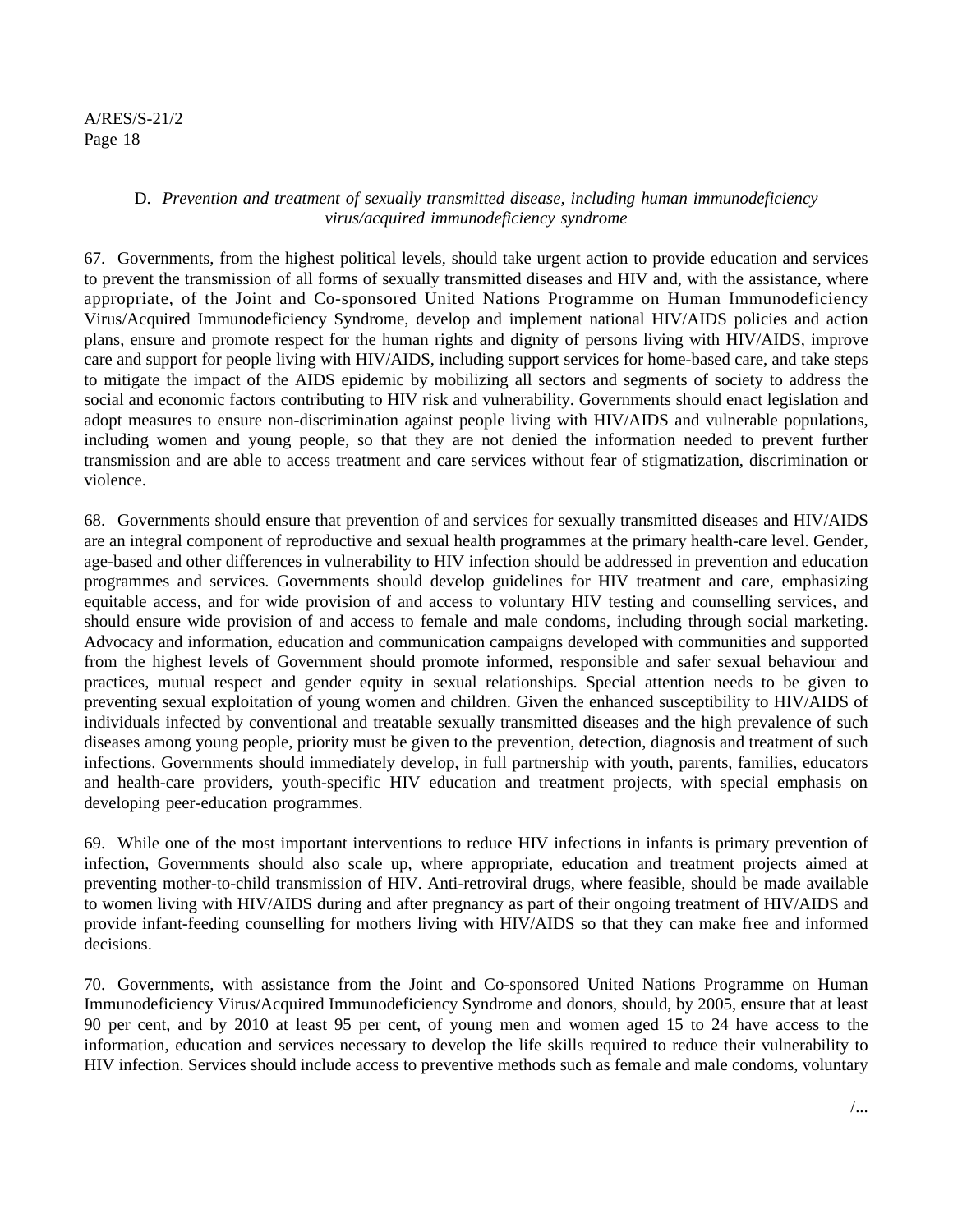testing, counselling and follow-up. Governments should use, as a benchmark indicator, HIV infection rates in persons 15 to 24 years of age, with the goal of ensuring that by 2005 prevalence in this age group is reduced globally, and by 25 per cent in the most affected countries, and that by 2010 prevalence in this age group is reduced globally by 25 per cent.

71. The private and public sectors should increase investments in research on the development of microbicides and other female-controlled methods, simpler and less expensive diagnostic tests, single-dose treatments for sexually transmitted diseases and vaccines. Governments, in particular of developing countries, with the support of the international community, should strengthen measures to improve generally the quality, availability and affordability of care of people living with HIV/AIDS.

72. In accordance with its mandate, the Joint and Co-sponsored United Nations Programme on Human Immunodeficiency Virus/Acquired Immunodeficiency Syndrome should be provided with financial resources in order to do the utmost to ensure a well-coordinated response from the United Nations system to the HIV/AIDS pandemic and to provide support to national programmes, particularly in developing countries.

# E. *Adolescents*

73. Governments, with the full involvement of young people and with the support of the international community, should, as a priority, make every effort to implement the Programme of Action in regard to adolescent sexual and reproductive health, in accordance with paragraphs 7.45 and 7.46 of the Programme of Action, and should:

(*a*) In order to protect and promote the right of adolescents to the enjoyment of the highest attainable standards of health, provide appropriate, specific, user-friendly and accessible services to address effectively their reproductive and sexual health needs, including reproductive health education, information, counselling and health promotion strategies. These services should safeguard the rights of adolescents to privacy, confidentiality and informed consent, respecting their cultural values and religious beliefs and in conformity with relevant existing international agreements and conventions;

(*b*) Continue to advocate for the protection and promotion of and support for programmes for adolescent health, including sexual and reproductive health; identify effective and appropriate strategies to achieve this goal; and develop gender- and age-based indicators and data systems to monitor progress;

(*c*) Develop at national and other levels, as appropriate, action plans for adolescents and youth, based on gender equity and equality, that cover education, professional and vocational training and income-generating opportunities. Such programmes should include support mechanisms for the education and counselling of adolescents in the areas of gender relations and equality, violence against adolescents, responsible sexual behaviour, responsible family planning practices, family life, reproductive health, sexually transmitted diseases, HIV infection and AIDS prevention, in accordance with paragraph 7.47 of the Programme of Action. Adolescents and youth themselves should be fully involved in the design and implementation of such information and services, with proper regard for parental guidance and responsibilities. Special attention should be devoted to vulnerable and disadvantaged youth;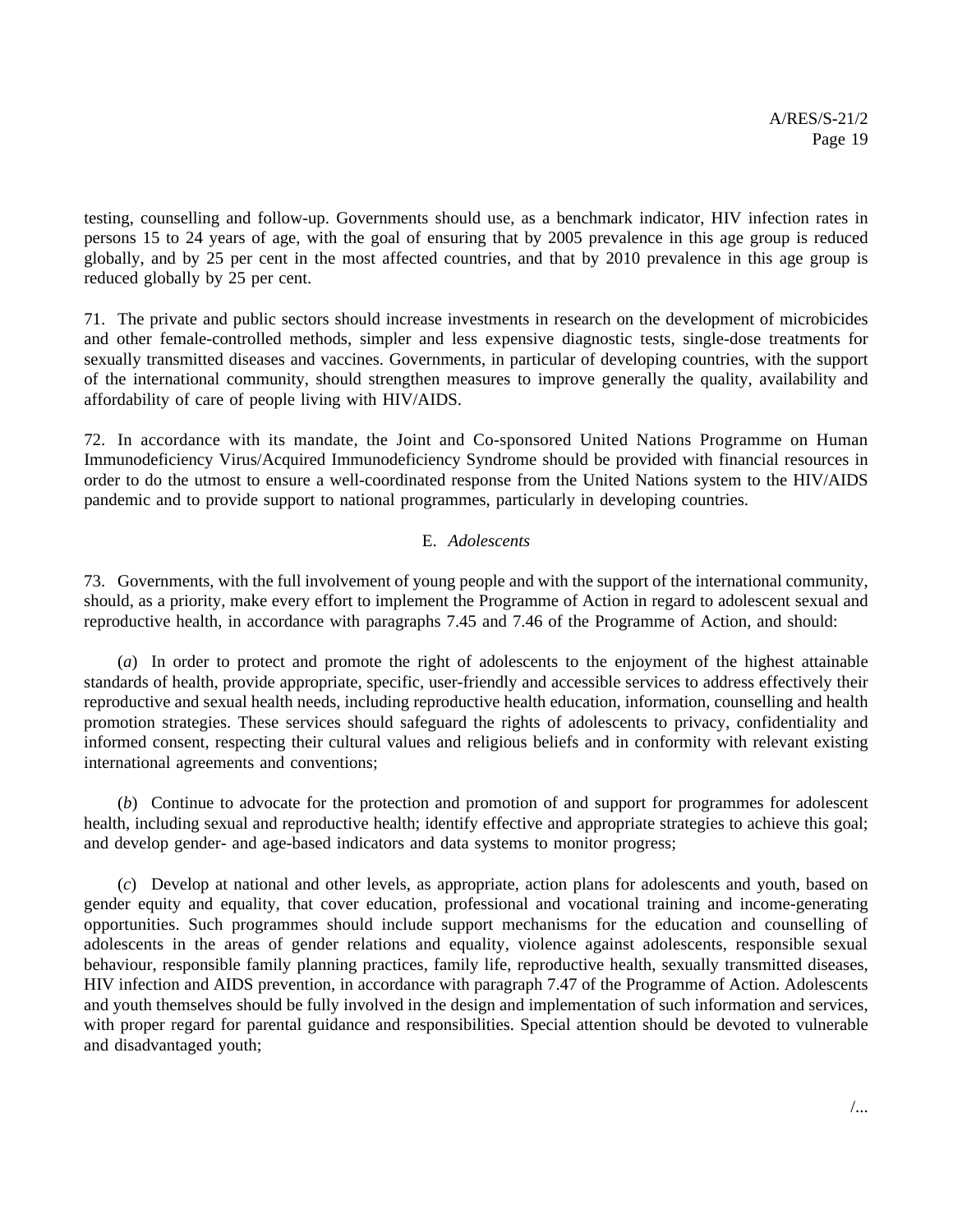(*d*) Acknowledge and promote the central role of families, parents and other legal guardians in educating their children and shaping their attitudes and ensure that parents and persons with legal responsibilities are educated about and involved in providing sexual and reproductive health information, in a manner consistent with the evolving capacities of adolescents, so that they can fulfil their rights and responsibilities towards adolescents;

(*e*) With due respect for the rights, duties and responsibilities of parents and in a manner consistent with the evolving capacities of the adolescent and their right to reproductive health education, information and care, and respecting their cultural values and religious beliefs, ensure that adolescents, both in and out of school, receive the necessary information, including information on prevention, education, counselling and health services to enable them to make responsible and informed choices and decisions regarding their sexual and reproductive health needs, in order, *inter alia*, to reduce the number of adolescent pregnancies. Sexually active adolescents will require special family planning information, counselling and health services, as well as sexually transmitted diseases and HIV/AIDS prevention and treatment. Those adolescents who become pregnant are at particular risk and will require special support from their families, health-care providers and the community during pregnancy, delivery and early childcare. This support should enable these adolescents to continue their education. Programmes should involve and train all who are in a position to provide guidance to adolescents concerning responsible sexual and reproductive behaviour, particularly parents and families, and also communities, religious institutions, schools, the mass media and peer groups. These policies and programmes must be implemented on the basis of commitments made at the International Conference on Population and Development and in conformity with relevant existing international agreements and conventions;

(*f*) Countries should ensure that programmes and attitudes of health-care providers do not restrict the access of adolescents to appropriate services and the information they need, including for the prevention and treatment of sexually transmitted diseases, HIV/AIDS and sexual violence and abuse. Countries should, in this context, and in the context of paragraph 73 (*e*) of the present document, where appropriate, remove legal, regulatory and social barriers to reproductive health information and care for adolescents.

74. Recognizing the growing and special needs of youth and adolescents, including reproductive and sexual health issues, and taking into account the special situations they face, the United Nations system and donors should complement Governments' efforts to mobilize and provide adequate resources to respond to those needs.

75. Governments, in consultation with national non-governmental organizations, including youth organizations where applicable, and with the required assistance of United Nations agencies, international non-governmental organizations and the donor community, should evaluate programmes and document experiences and develop datacollection systems to monitor progress, and widely disseminate information about the design and functioning of programmes and their impact on young people's sexual and reproductive health. United Nations agencies and donor countries should support regional and international mechanisms for sharing those experiences among all countries, especially among developing countries.

# V. PARTNERSHIPS AND COLLABORATIONS

76. Governments are encouraged, in dialogue with non-governmental organizations and local community groups, and in full respect for their autonomy, to facilitate, as appropriate, the involvement of civil society at the national level in policy discussions and in the formulation, implementation, monitoring and evaluation of strategies and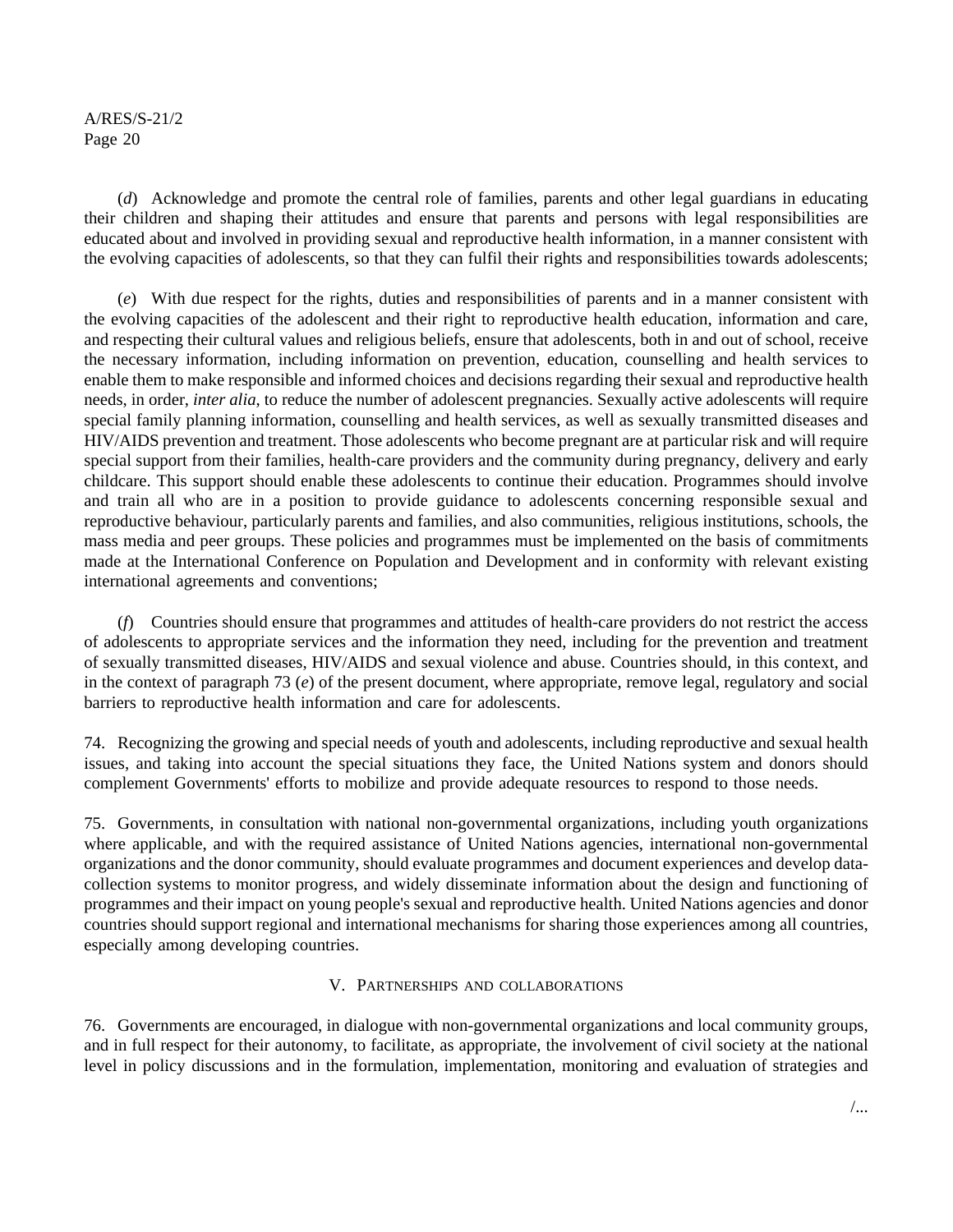programmes to achieve Programme of Action objectives. Partnerships between Governments and multilateral and donor agencies and civil society need to be based, as appropriate, on delivering agreed outcomes that bring benefits to poor people's health, including reproductive and sexual health.

77. Governments, where appropriate, should include representatives of non-governmental organizations and local community groups in country delegations to regional and international forums where issues related to population and development are discussed.

78. Governments, civil society at the national level and the United Nations system should work towards enhancing and strengthening their collaboration and cooperation, with a view to fostering an enabling environment for partnerships for the implementation of the Programme of Action. Governments and civil society organizations should develop systems for greater transparency and information-sharing, so as to improve their accountability.

79. Governments are encouraged to recognize and support the important and complementary role that civil society at the national level can play towards changing attitudes and actions for further implementation of the Programme of Action.

80. Governments are also encouraged to recognize and support the important and complementary role that civil society at the national level can play in helping communities to articulate and meet their needs for health care, including reproductive health care.

81. Governments and international organizations should create and support mechanisms to build and sustain partnerships with community-based organizations and non-governmental organizations committed to assisting women to establish and realize their rights, including those that relate to reproductive and sexual health, as well as other relevant organizations, the research community and professional organizations. Governments, civil society at the national level and the international community should together focus on human resources development and on building and strengthening national capacity to implement sustainable population and reproductive health programmes.

82. Governments and civil society organizations, where appropriate, are encouraged to design innovative approaches and build partnerships with, among others, the media, the commercial sector, religious leaders, local community groups and leaders, as well as youth, which can serve as effective advocates for the achievement of the goals and objectives of the Programme of Action.

83. With reference to paragraph 15.10 of the Programme of Action, Governments, international organizations and donors are encouraged to provide, in accordance with national laws and regulations and national development priorities, adequate financial and technical resources and information to build the human resources, institutional capacity and sustainability of civil society organizations, particularly women's and youth groups, in a manner not compromising their full autonomy, to facilitate their active involvement in the research, design, implementation, monitoring and evaluation of national population and development policies, programmes and activities. Like Governments, civil society organizations should also put in place transparency and accountability mechanisms to ensure that programme implementation is directly targeted to, and funds are used effectively for, national population and development programmes, as well as activities, services and evaluation procedures.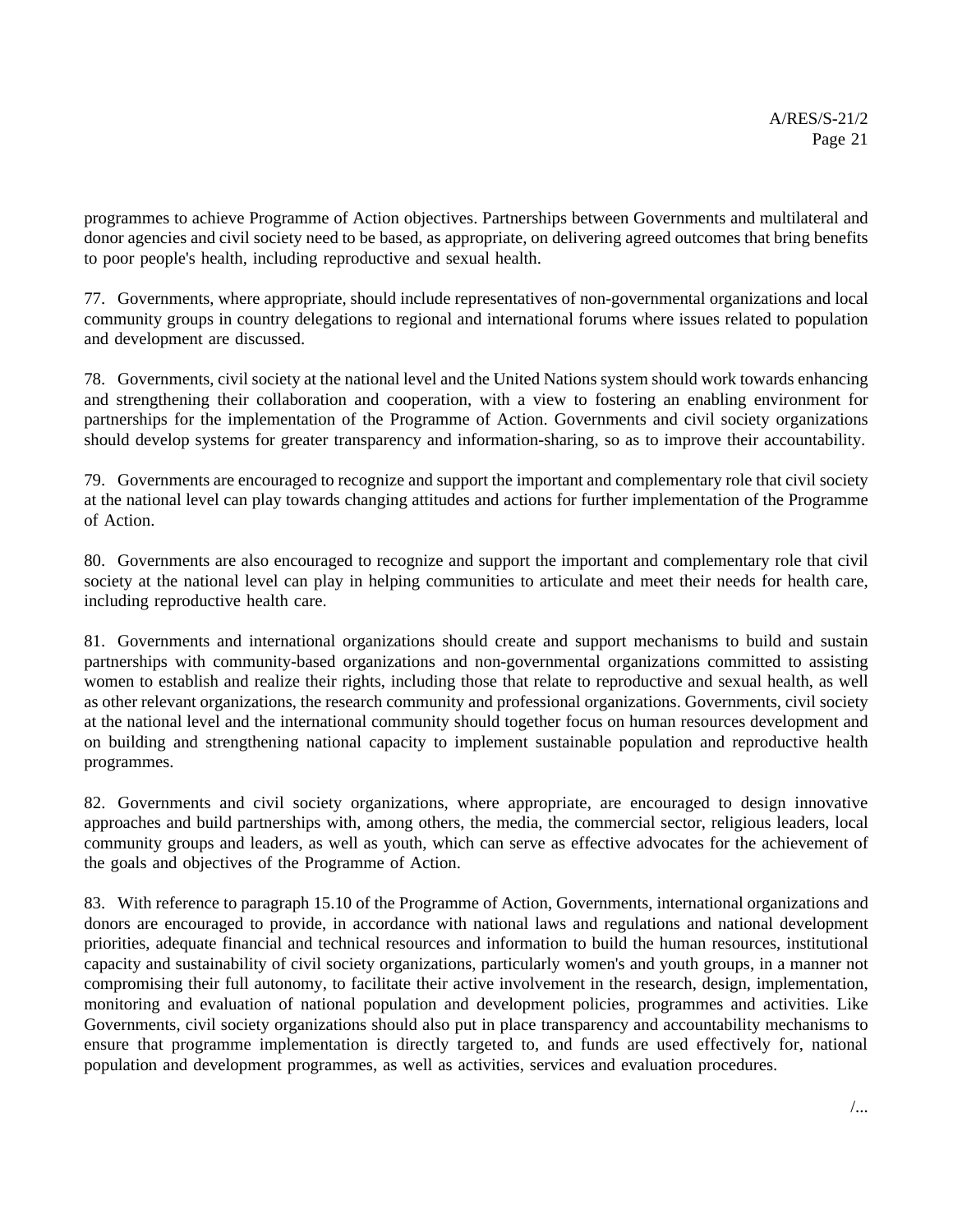84. Governments, international organizations and civil society organizations at the national level, including nongovernmental organizations, should encourage partnerships with the private and, where appropriate, the informal sector to strengthen their engagement and collaboration in the implementation of the Programme of Action. The private sector may assist the efforts of Governments, but it cannot substitute for the Government's responsibility to ensure and provide quality, full, safe, accessible, affordable and convenient health services, including reproductive health, family planning and sexual health services. Governments are encouraged to review relevant national laws, standards and regulations, as appropriate, to facilitate private-sector involvement and to seek to ensure that all health-care products and services, including reproductive health products and services, meet internationally accepted standards.

85. Implementation of key elements of the Programme of Action must be tied closely to a broader strengthening of health systems. The public sector plays an important role in this regard and should be encouraged to define its role and to work more closely with the private and informal sectors to monitor and improve standards and to ensure that services are available and that their delivery is of good quality and affordable.

86. Recognizing its increasing role in providing reproductive health information, education, services and commodities, the private sector should ensure that its services and commodities are of high quality and meet internationally accepted standards; that its activities are conducted in a socially responsible, culturally sensitive, acceptable and cost-effective manner; that it fully respects various religions, ethical values and cultural backgrounds of each country's people; and that it adheres to basic rights recognized by the international community and recalled in the Programme of Action.

87. Parliamentarians and members of national legislatures are invited to ensure the legislative reform and expanded awareness-raising necessary for implementing the Programme of Action. They are encouraged to be advocates for the implementation of the Programme of Action, including through the allocation, as appropriate, of financial resources. There should be regular exchanges of experiences among parliamentarians at the subregional, regional, interregional and international levels, where appropriate.

88. External funding and support, from donor countries as well as the private sector, should be provided to promote and sustain the full potential of South-South cooperation, including the South-South initiative "Partners in Population and Development",<sup>8</sup> in order to bolster the sharing of relevant experiences, and the mobilization of technical expertise and other resources among developing countries. Updated information on institutions and expertise available within developing countries in the area of population and development, including reproductive health, should be compiled and disseminated.

89. All relevant bodies and entities of the United Nations system should continue to clarify, within existing mechanisms, their specific leadership roles and responsibilities and continue to strengthen their efforts to promote system-wide coordination and collaboration, especially at the country level. The intergovernmental work of the Commission on Population and Development should be reinforced, as should also the inter-agency coordination role of the United Nations Population Fund, in the field of population and reproductive health.

<sup>8</sup> *Official Records of the Economic and Social Council, 1996, Supplement No. 13* (E/1996/33), part one, chap. XV, para. 198, decision 96/09.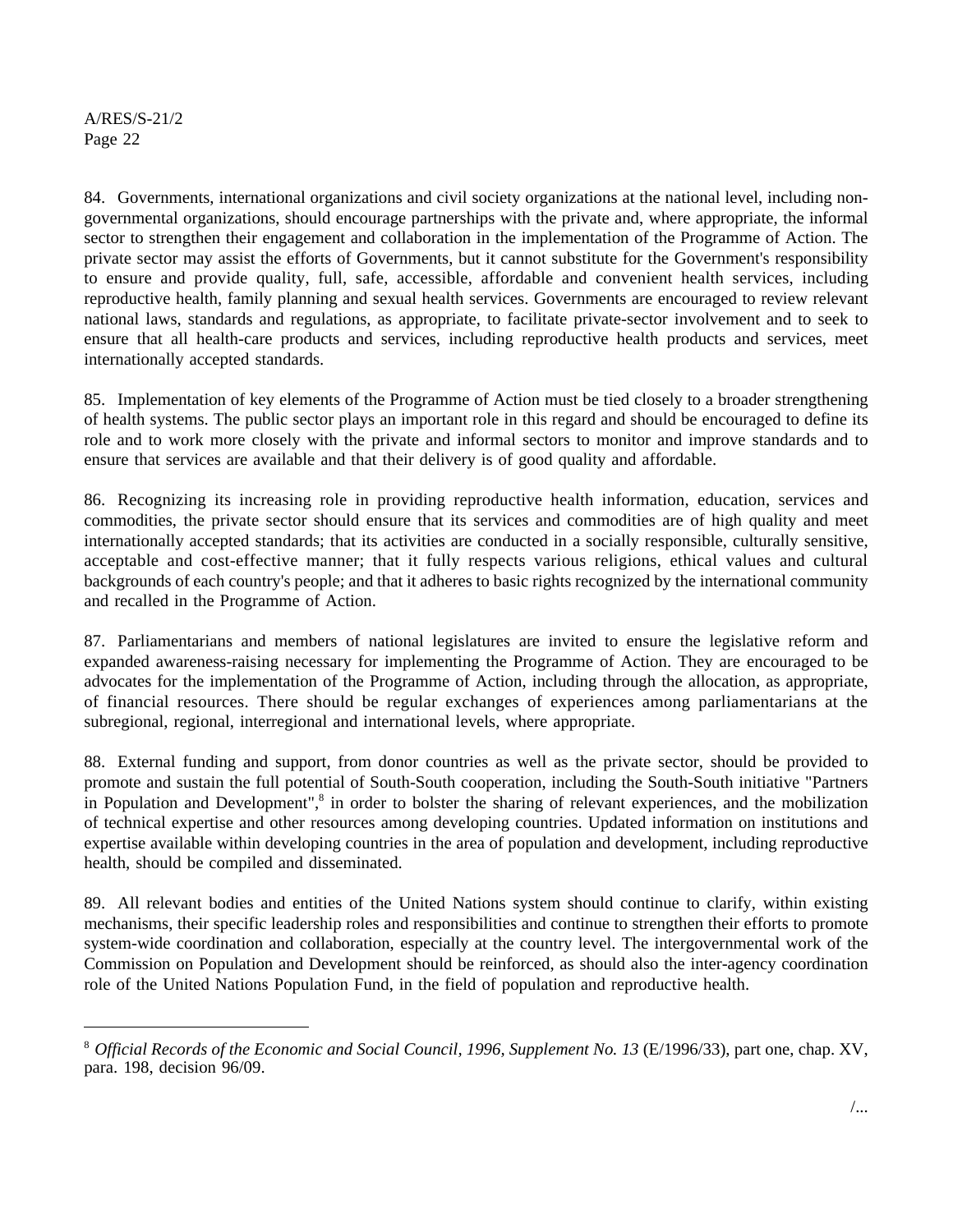90. Governments, civil society organizations at the national level and the United Nations system are urged to consult youth organizations in the design, implementation and evaluation of policies and programmes for youth.

#### VI. MOBILIZING RESOURCES

91. Increased political will from all Governments and reaffirmation of the commitment for mobilization of international assistance, as was agreed at Cairo, are urgently needed to accelerate the implementation of the Programme of Action which, in turn, will contribute to the advancement of the broad population and development agenda.

92. All developed countries are urged to strengthen their commitment to the goals and objectives of the Programme of Action, in particular its cost estimates, and to make every effort to mobilize the agreed estimated financial resources required for its implementation; in so doing, the needs of least developed countries should receive priority.

93. All developing countries and countries with economies in transition are urged to strengthen their commitment to the goals and objectives of the Programme of Action, in particular its cost estimates, and to continue to make efforts to mobilize domestic resources. Developing and developed countries and countries with economies in transition are urged to promote international cooperation and to increase technical cooperation and transfer of technology through South-South cooperation, in order to implement fully the Programme of Action.

94. Donor countries and international funding agencies are urged to support the inclusion of South-South components in development cooperation programmes and projects so as to promote cost-effectiveness and sustainability.

95. Translation of commitment to the goals of the International Conference on Population and Development into commensurate levels of donor funding has not been forthcoming, and there is an urgent need for donor countries to renew and intensify efforts to meet the need for complementary external resources required to implement the costed elements of the Programme of Action, namely, in 1993 United States dollars, \$5.7 billion in 2000, \$6.1 billion in 2005, \$6.8 billion in 2010 and \$7.2 billion in 2015. Donor countries are also urged to increase significantly official development assistance funding for other elements of the Programme of Action as contained in chapter XIII thereof, in particular, improvement in the status and empowerment of women, basic health care and education, emerging and continued health challenges, such as malaria and other diseases identified by the World Health Organization as having a major impact on health, including those having the highest mortality and morbidity rates; and to intensify efforts to help countries to eradicate poverty. Donor countries are therefore urged to take the necessary action to reverse the current decline in overall official development assistance and should strive to fulfil the agreed target of 0.7 per cent of gross national product for overall official development assistance as soon as possible.

96. With full regard to their respective jurisdiction and mandates, legislators and other decision makers are encouraged to undertake measures to increase support for achieving the goals and objectives of the Programme of Action through legislation, advocacy and expanded awareness-raising and resource mobilization. Advocacy efforts should be increased at all levels, both national and international, to ensure that the resource goals are met.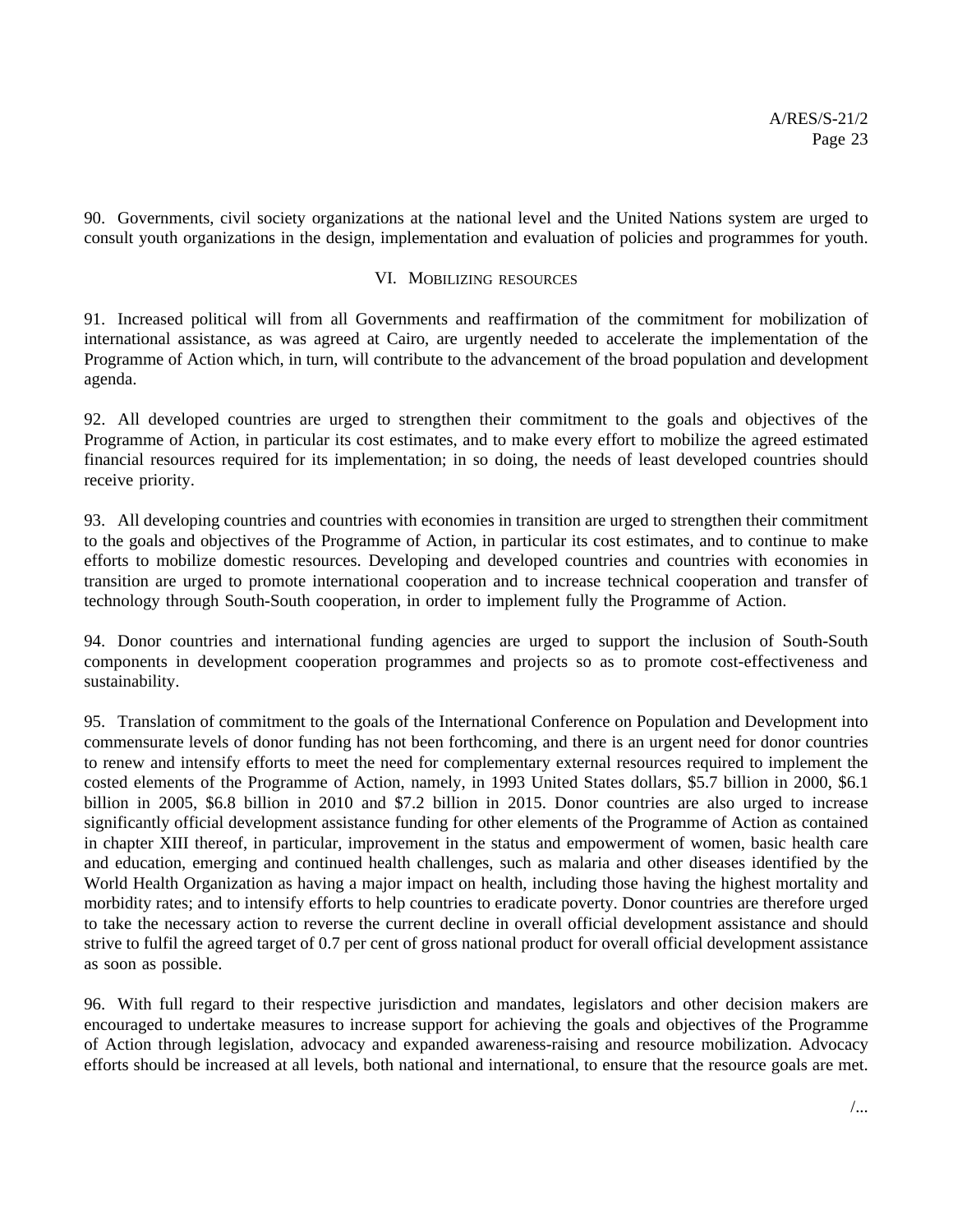97. Since the HIV/AIDS pandemic is having a more severe impact than was originally projected, special attention should be given to providing promptly the necessary resources, as has been called for in the Programme of Action, for the prevention of sexually transmitted diseases and HIV. Particular attention should be given to vulnerable populations, especially children and young people. All countries affected by the pandemic must continue to make efforts to mobilize domestic resources from all sources in order to combat it. The international community is called upon to assist developing countries and countries with economies in transition in their efforts. Additionally, Governments and the donor community should intensify efforts to provide resources for care and support to those affected by HIV/AIDS and for specialized prevention needs.

98. The international community should provide the necessary financial and technical assistance to support developing countries and countries with economies in transition committed to implementing the goals and objectives of the Programme of Action. Special attention should be paid to the needs of Africa and the least developed countries, countries facing or suffering from emergency humanitarian situations and financial and economic crises, and those developing countries suffering from low commodity prices, as well as countries facing long-term and large-scale environmental problems.

99. Donor countries and international funding agencies, including the World Bank and the regional development banks, are urged to complement, at the request of countries, the domestic efforts made to meet the growing and urgent basic health and reproductive health needs, including reproductive health commodities, of the developing and the least developed countries, countries facing increasing demands for such commodities and a diminishing share of international assistance and countries with economies in transition.

100. Governments and the international community should encourage and promote additional ways and mechanisms to increase funding for population and development programmes, including sexual and reproductive health programmes, in order to ensure their sustainability. These could include, as appropriate: (*a*) advocacy for increased funding from international financial institutions and regional development banks; (*b*) selective use of user fees, social marketing, cost-sharing and other forms of cost recovery; and (*c*) increased involvement of the private sector. These modalities should facilitate access to services and should be accompanied by adequate social safety net measures to promote access to services by those living in poverty and other members of vulnerable groups. Consideration should also be given to more efficient and coordinated mechanisms to address the debt problem, including the reduction of the burden of external debt through various measures such as debt cancellation and debt swaps for population, health and other social sector investment to promote sustainable development.

101. Governments of recipient countries are encouraged to ensure that public resources, subsidies and assistance received from international donors for the implementation of the goals and objectives of the Programme of Action are invested to maximize benefits to the poor and other vulnerable population groups, including those who suffer disproportionately from reproductive ill health.

102. Utilizing existing coordinated mechanisms at the national level, as appropriate, donor countries, international agencies and recipient countries should continue to strengthen their efforts and their collaboration, so as to avoid duplication, identify funding gaps and ensure that resources are used as effectively and efficiently as possible.